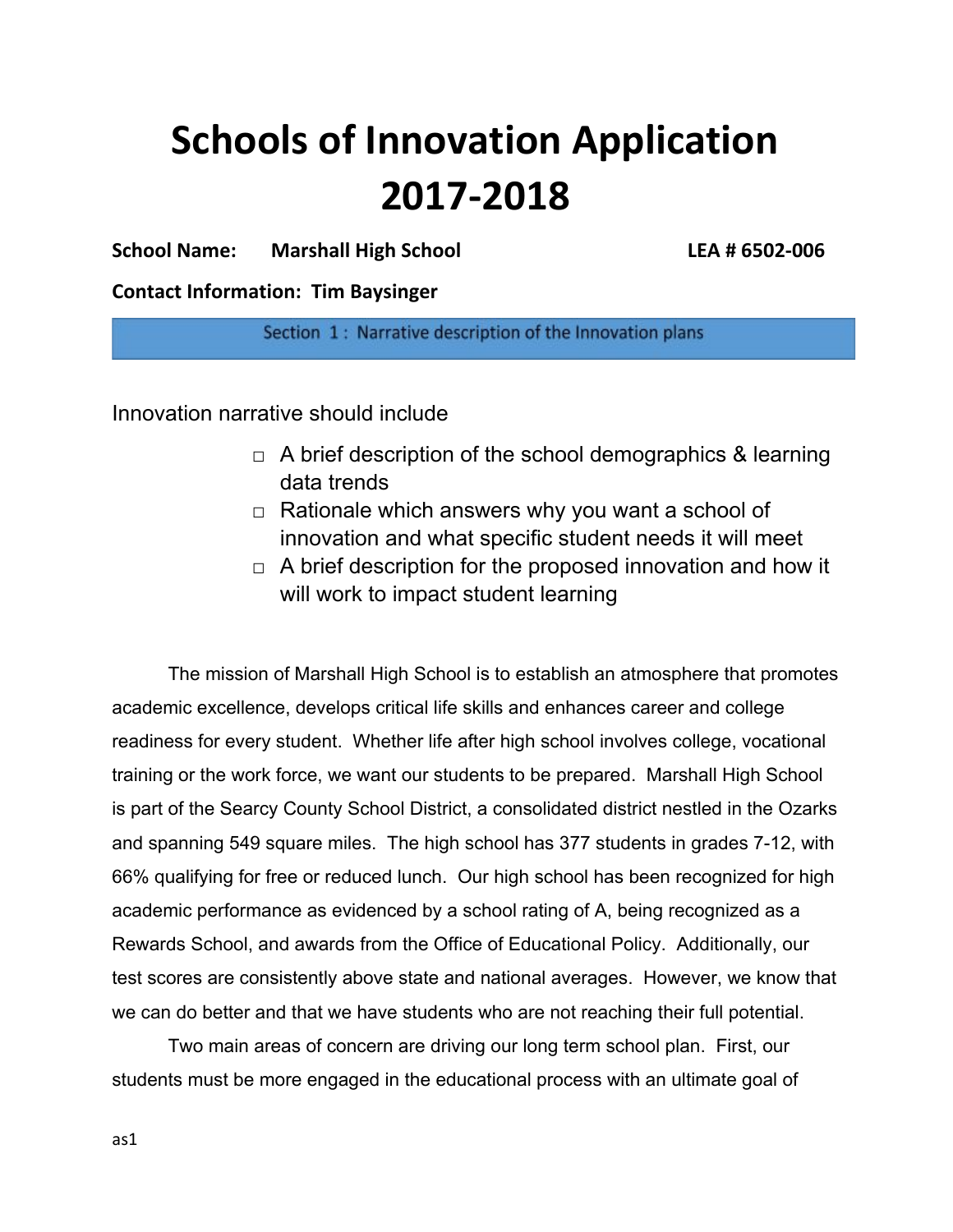student-driven personalized learning. The culture of learning at Marshall High School has to shift from teacher driven to student driven. The mindset of teachers has to change from "I taught that." to "Did the students learn that, and how do we know?" This shift to student focused and student driven learning won't be easy, but must occur. Second, our curriculum must be expanded to include personal competency training and extended learning opportunities to fully address our mission. It is important to note that our school plan will be implemented in grades 7 and 8 as well as grades 9-12 and we feel that it is imperative to include all students in this plan to maximize our impact.

Two pieces of data highlight the need for more student engagement: course completion rate and percent of students with at least one D or F. On average, approximately 15% of our students fail to successfully complete one or more courses each nine weeks and in any given marking period, approximately 65% of our students have at least one D or F on their report card. (More detailed data can be found in the attached Theory of Action Worksheet.) These two pieces of data point to a lack of student engagement in the educational process which must be addressed.We currently offer some extended learning opportunities with 5.1% of our students enrolled in college classes and 14.4% enrolled in vocational classes at our Career Center (North Arkansas Career Center.) To fully address our mission, these types of opportunities must expand to include more college class offerings, additional vocational training, and other new opportunities such as job shadowing, internships, and community service. Additionally, conversations with business and community partners point to the need for personal competency training to address deficiencies observed in our students in the workforce.

Our innovation plan proposes a shift to student driven personalized learning for all students in grades 7-12. A flexible master schedule will allow time for point-in-time interventions for struggling learners to close the learning gaps that currently exist for those students. Blended learning will allow students to move at their own pace, providing more time to master content or time to move ahead in content and explore enrichment opportunities. A mastery learning/competency based approach will ensure

as2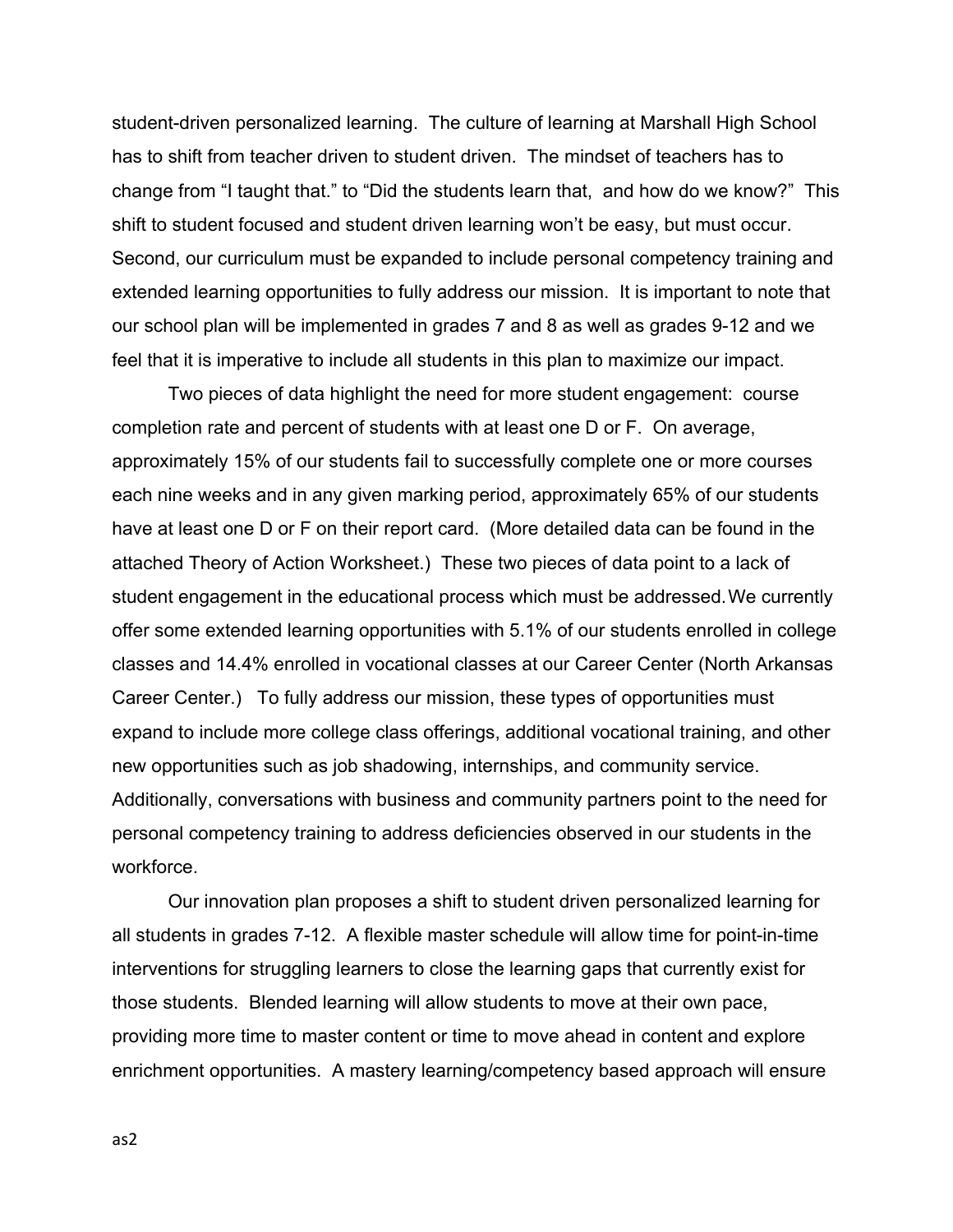that students have mastered content before moving forward and should ensure a more comprehensive understanding of the subject matter. Finally, a mentor program will ensure that each student has an advocate for his/her education, someone to oversee and guide the process. These components will ultimately mesh to provide student driven personalized learning for all students.

The second part of our innovation plan will focus on preparing our students to be successful in endeavors after high school. Again, the mentor program will play a major role as mentors guide students in developing their "future story" and facilitate their educational choices to achieve their goals. The flexible schedule will allow mentor time as well as time for students to explore career options and to participate in extended learning opportunities. Input from our business and community partners will guide the addition of personal competency skills to our curriculum. Expanding our extended learning opportunities to include more and new offerings is the final component of our new school plan.

While parts of our long term school plan can be implemented without the School of Innovation designation, being a School of Innovation will provide us support and the flexibility to better address the needs of our students.

#### **Section 2: General Questions**

#### **General Questions**

# **Special Conditions (Check all that apply) (NOTE: This language may change under ESSA)**

Facilities Distress

X Rewards School for Growth Rewards School for Performance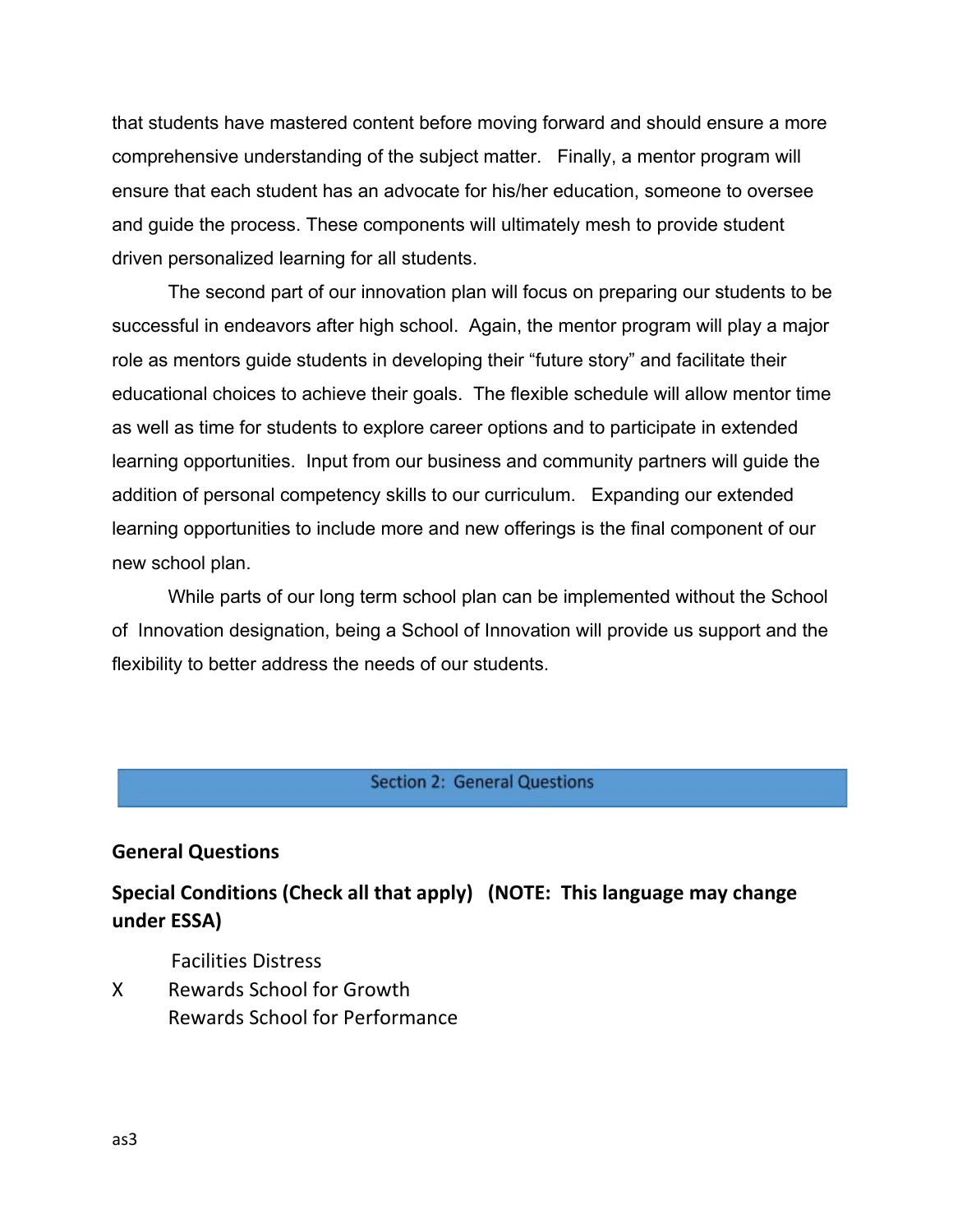Link to your School Improvement Plan:

https://s3.amazonaws.com/scschoolfiles/517/2015-16\_marshall\_high\_school\_co mprehensive\_report.pdf

School Rating X A B C D F Is this a new LEA? Yes X No If Yes, Please Explain

Supports and service organizations assisting your school.

- \_\_\_x\_\_ Arkansas Department of Education (ADE)
- **EXECUTE:** Arkansas Public Resource Center (APSRC)
- **Education Renewal Zone (ERZ)**
- Other -Please list below:

Section 3 Exploring and Learning Prework

 $\overline{\phantom{a}}$  , and the contribution of the contribution of the contribution of the contribution of the contribution of the contribution of the contribution of the contribution of the contribution of the contribution of the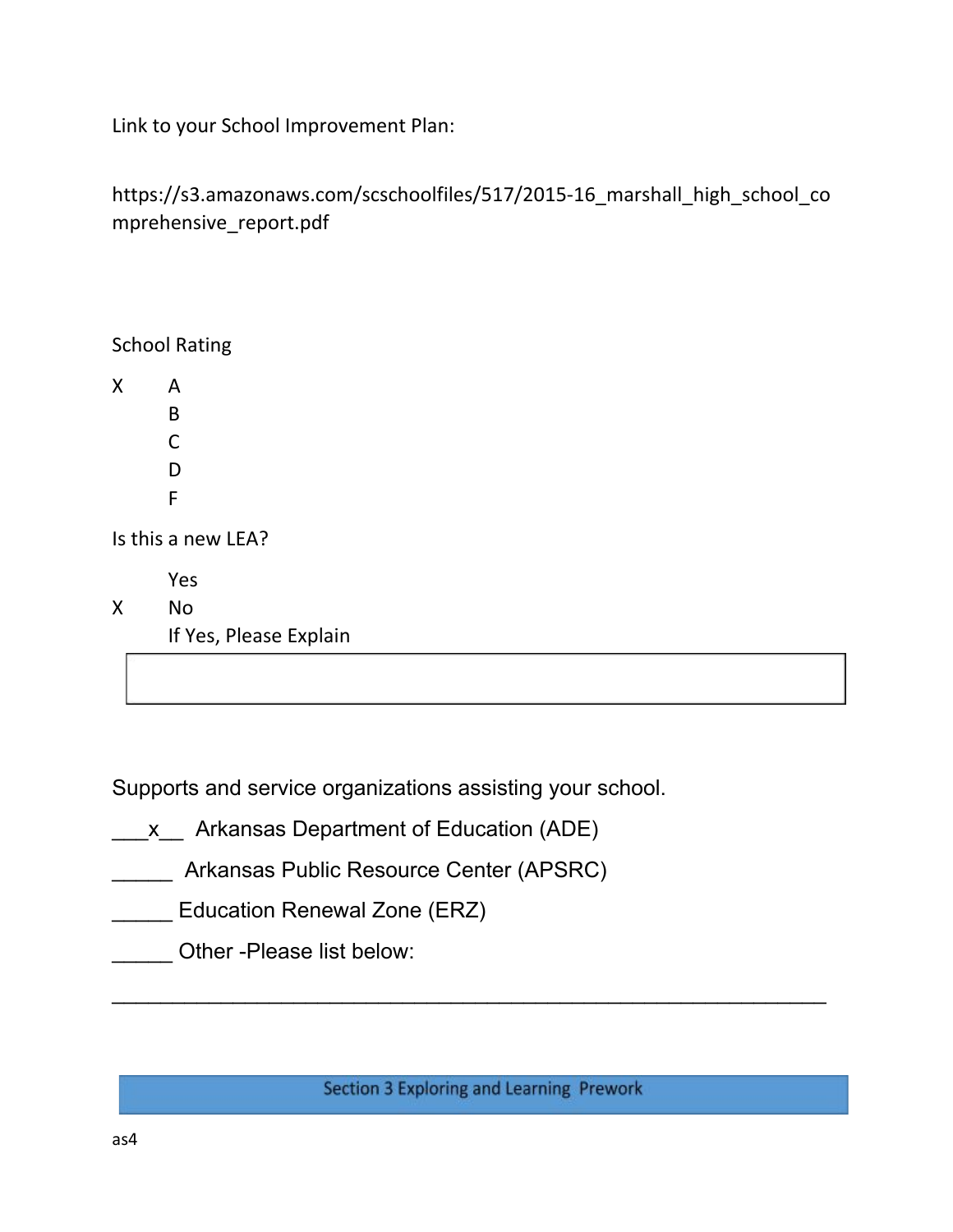**Exploring and Learning Phase 1**: The work in this section is suggested before completing the School of Innovation Plan and Goals in the application.

| <b>Exploring and Learning Phase 1 Work</b>                                              |                                                                                                                                                                                                               |  |  |
|-----------------------------------------------------------------------------------------|---------------------------------------------------------------------------------------------------------------------------------------------------------------------------------------------------------------|--|--|
| Sept. 2017-Jan 2018                                                                     |                                                                                                                                                                                                               |  |  |
| September 26-27<br>September 27, 2017 4:00-5::00<br>October 3, 2017<br>October 11, 2017 | Fall Innovation Summit in September<br>Information session for prospective SOI<br>$\bullet$<br>schools on second day of summit<br>Deadline to Submit Intent to Apply<br><b>Attend SOI Application Meeting</b> |  |  |

# **Exploring and Learning Phase 1 Capacity Building up to Submission of Application on February 5, 2018**

What activities have engaged staff and other stakeholders in order to build capacity for innovation?.

Complete the following chart that **details** the professional development plan.

## **Professional Development Plan Part 1— Exploring and Learning Phase 1 learning up to submission of application**

| Date         | <b>Describe Activity</b>   | Number of participants | Roles in School |
|--------------|----------------------------|------------------------|-----------------|
| Sept. 26-27, | Innovation for             | 3                      | 1 administrator |
| 2017         | <b>Education Summit</b>    |                        | 1 counselor     |
|              |                            |                        | 1 teacher       |
| Oct. 2, 2017 | Visit to Pangburn          | 5                      | 1 administrator |
|              | High School                |                        | 1 counselor     |
|              |                            |                        | 3 teachers      |
| Oct. 11,     | Arch-Ford                  | 5                      | 1 administrator |
| 2017         | <b>Application Meeting</b> |                        | 1 counselor     |
|              |                            |                        | 3 teachers      |
| Oct. 25,     | Team Meetings, then        | 31                     | 1 administrator |
| 2017         | Whole Group                |                        | 30 teachers     |
|              | <b>Meeting</b>             |                        |                 |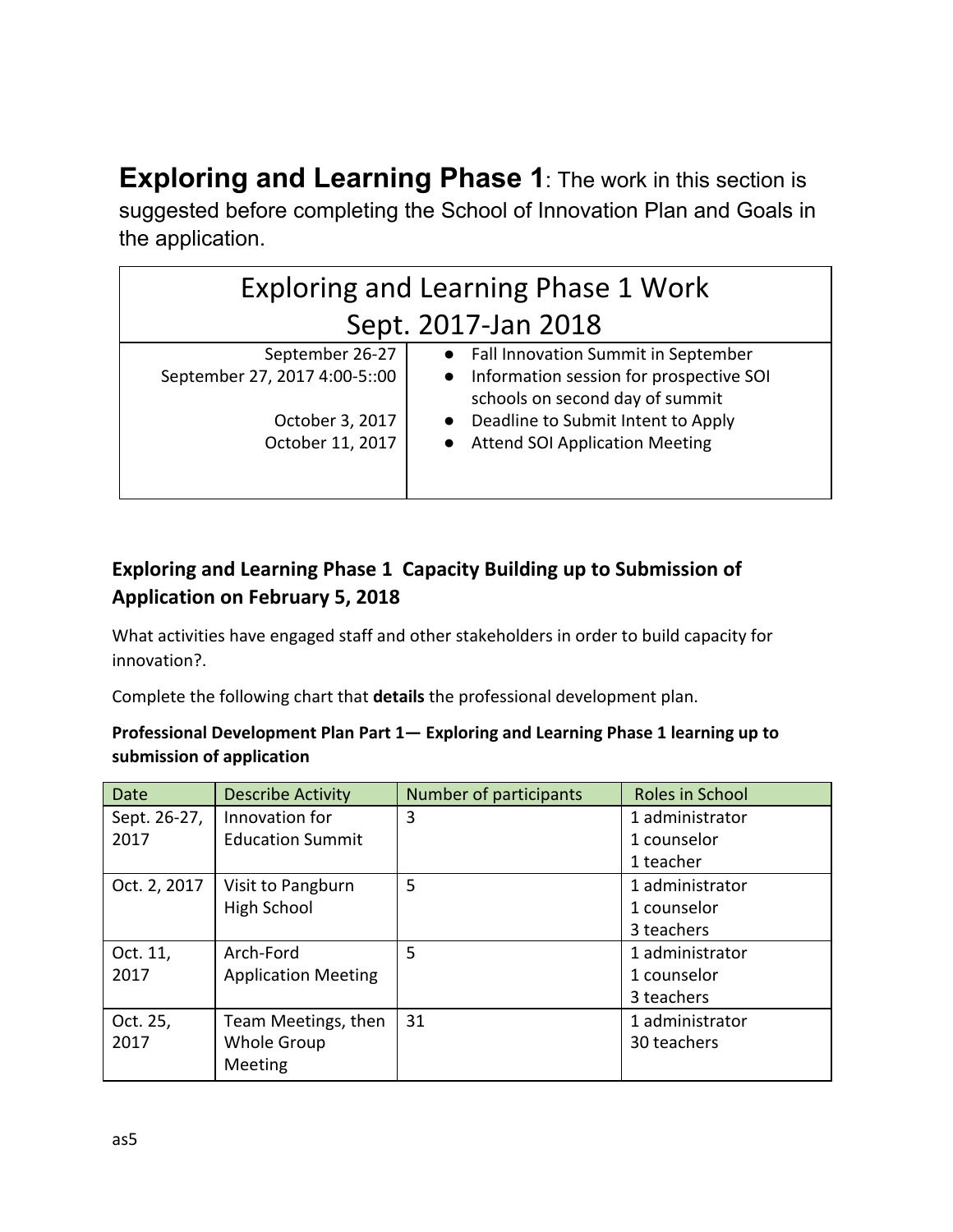| Nov. 14,         | Visit to                     | 5              | 3 administrators               |
|------------------|------------------------------|----------------|--------------------------------|
| 2017             | Southside-Batesville         |                | 1 counselor                    |
|                  |                              |                | 1 teacher                      |
| Nov. 16,         | <b>Arch-Ford Next Steps</b>  | $\overline{3}$ | 1 administrator                |
| 2017             | Meeting                      |                | 1 counselor                    |
|                  |                              |                | 1 teacher                      |
| Nov.29,          | Team Meetings to             | 28             | 28 teachers                    |
| 2017             | discuss SOI                  |                |                                |
|                  |                              |                |                                |
| Dec. 4,          | Visit to Pangburn            | $\overline{4}$ | 3 administrators               |
| 2017             | <b>High School</b>           |                | 1 teacher                      |
| Dec. 6,          | Visit to Pangburn            | $\overline{2}$ | 2 administrators               |
| 2017             | <b>High School</b>           |                |                                |
| Dec. 7,          | Principal's Council          | 13             | 1 administrator                |
| 2017             | Meeting                      |                | 12 students                    |
| Dec. 8,          | <b>Setting Goals</b>         | $\overline{4}$ | 1 administrator                |
| 2017             | Meeting at OUR               |                | 3 teachers                     |
| Dec. 13,         | Team Meeting to              | 32             | 32 teachers                    |
| 2017             | discuss SOI                  |                |                                |
| Dec. 15,         | <b>Faculty Meeting</b>       | 29             | 1 administrator                |
| 2017             |                              |                | 28 teachers                    |
| Dec. 18,         | <b>Searcy County School</b>  | 14             | 3 administrators               |
| 2017             | <b>Board Meeting</b>         |                | 1 teacher                      |
|                  |                              |                | 5 school board members         |
|                  |                              |                | 5 community members            |
| Dec. 19,         | <b>Faculty Meeting</b>       | 30             | 1 administrator                |
| 2017             |                              |                | 29 teachers                    |
| Dec. 19,         | <b>Council of Innovation</b> | 11             | 2 administrators               |
| 2017             | Meeting                      |                | 1 counselor                    |
|                  |                              |                | 3 teachers                     |
|                  |                              |                | 2 parents                      |
|                  |                              |                | 1 business /community          |
|                  |                              |                | member                         |
|                  |                              |                | 1 classified staff             |
|                  |                              |                | 1 student                      |
| Jan. 8, 2018     | Site Visit from Office       | 4              | 2 administrators               |
|                  | of Innovation                |                | 1 teacher                      |
|                  |                              |                | 1 Office of innovation         |
|                  |                              |                | staff                          |
| Jan. 9, 2018     | Visit to Pangburn            | 6              | 1 administrator                |
|                  | High School                  |                | 5 teachers                     |
| Jan. 10,<br>2018 | <b>Faculty Meeting</b>       | 33             | 1 administrator<br>32 teachers |
|                  |                              |                |                                |
|                  |                              |                |                                |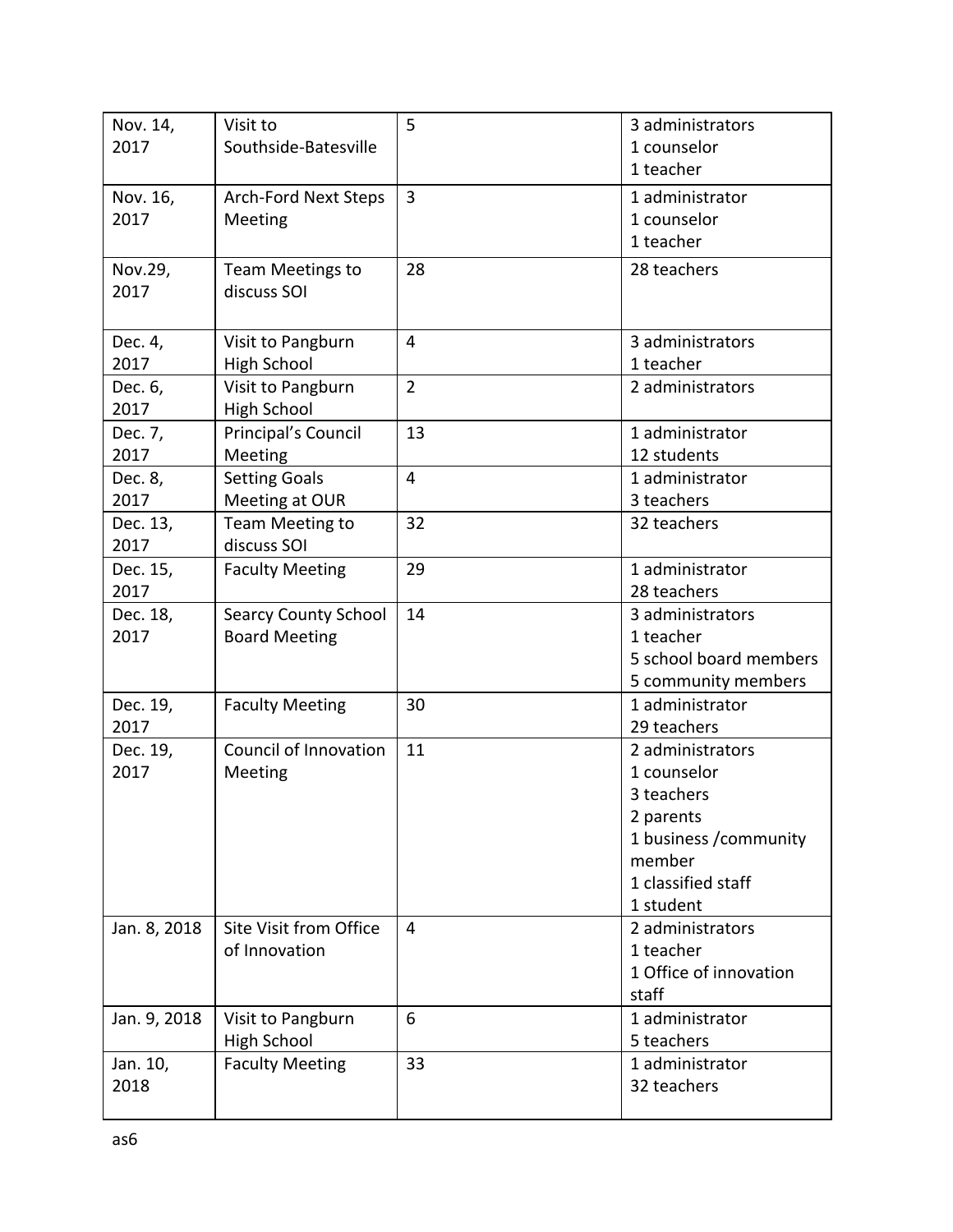| Jan. 12, | <b>Arch-Ford Waivers</b> | $\overline{2}$ | 1 administrator  |
|----------|--------------------------|----------------|------------------|
| 2018     | <b>Application Help</b>  |                | 1 teacher        |
|          | Meeting                  |                |                  |
| Jan. 23, | Leadership Meeting       | 5              | 1 administrator  |
| 2018     |                          |                | 1 counselor      |
|          |                          |                | 3 teachers       |
| Jan. 24, | <b>Team Meetings</b>     | 32             | 32 teachers      |
| 2018     |                          |                |                  |
| Jan. 25, | <b>Faculty Meeting</b>   | 52             | 3 administrators |
| 2018     |                          |                | 36 teachers      |
|          |                          |                | 13 classified    |
| Jan. 31, | Council of Innovation    | 8              | 3 administrators |
| 2018     | Meeting                  |                | 1 counselor      |
|          |                          |                | 2 teachers       |
|          |                          |                | 1 parent         |
|          |                          |                | 1 student        |

## Section 4 : Vision and Mission

The school's **Vision and Mission** will align to the innovative work. Please indicate if your vision and mission are:

\_\_\_\_\_ new \_\_\_\_\_revisited \_\_\_\_\_reworded \_\_x\_completely revised

If you completed any of the steps above, briefly explain your process and the stakeholders involved.

The high school faculty met and brainstormed lists of things we do well as a school and things we need to improve. The Council of Innovation then met and discussed the compiled lists from the faculty giving their view and input. The Council then began to examine the mission and vision of both the high school and district. Based on the discussion of the list and input from the community stakeholders, the high school's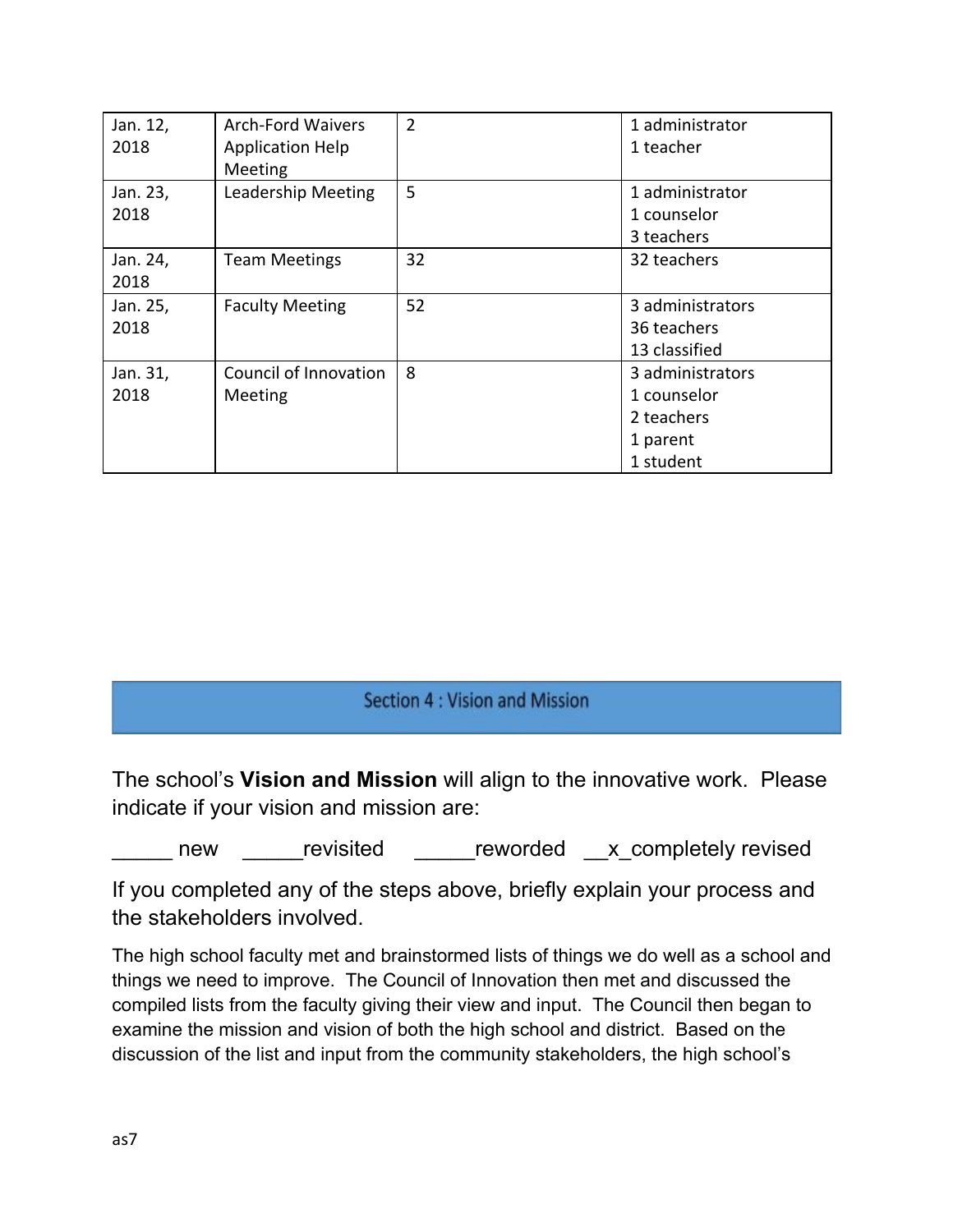vision and mission were revised to reflect the needs of our students and the goals of our school.

# The school's **Vision** statement

Marshall High School's vision for our students is that they graduate with the capabilities to become independent, productive citizens who serve their community, state, and nation as they follow their dreams.

# The school's **Mission** statement

The mission of Marshall High School is to establish an atmosphere that promotes academic excellence, develops critical life skills and enhances career and college readiness for every student.

**Section 5: Goals and Anticipated Outcomes** 

Identify the school of innovation goals and performance targets.

# **These may include, but are not limited to, the following goals outlined**

**in [AR Code § 6-15-2803 \(2016\)](http://law.justia.com/codes/arkansas/2016/title-6/subtitle-2/chapter-15/subchapter-28/section-6-15-2803)**

**(Example of Goal Writing Worksheet at end of Application Form)**

**Note: Limit the response to no more than five (5) goals.**

| Goal 1 | Ensure that all students meet or exceed annual growth in<br>math and literacy.                                                                                     |
|--------|--------------------------------------------------------------------------------------------------------------------------------------------------------------------|
| Goal 2 | Ensure that all students take ownership of their learning,<br>are prepared to succeed in post-secondary education<br>and careers, and become responsible citizens. |
| Goal 3 |                                                                                                                                                                    |
| Goal 4 |                                                                                                                                                                    |
| Goal 5 |                                                                                                                                                                    |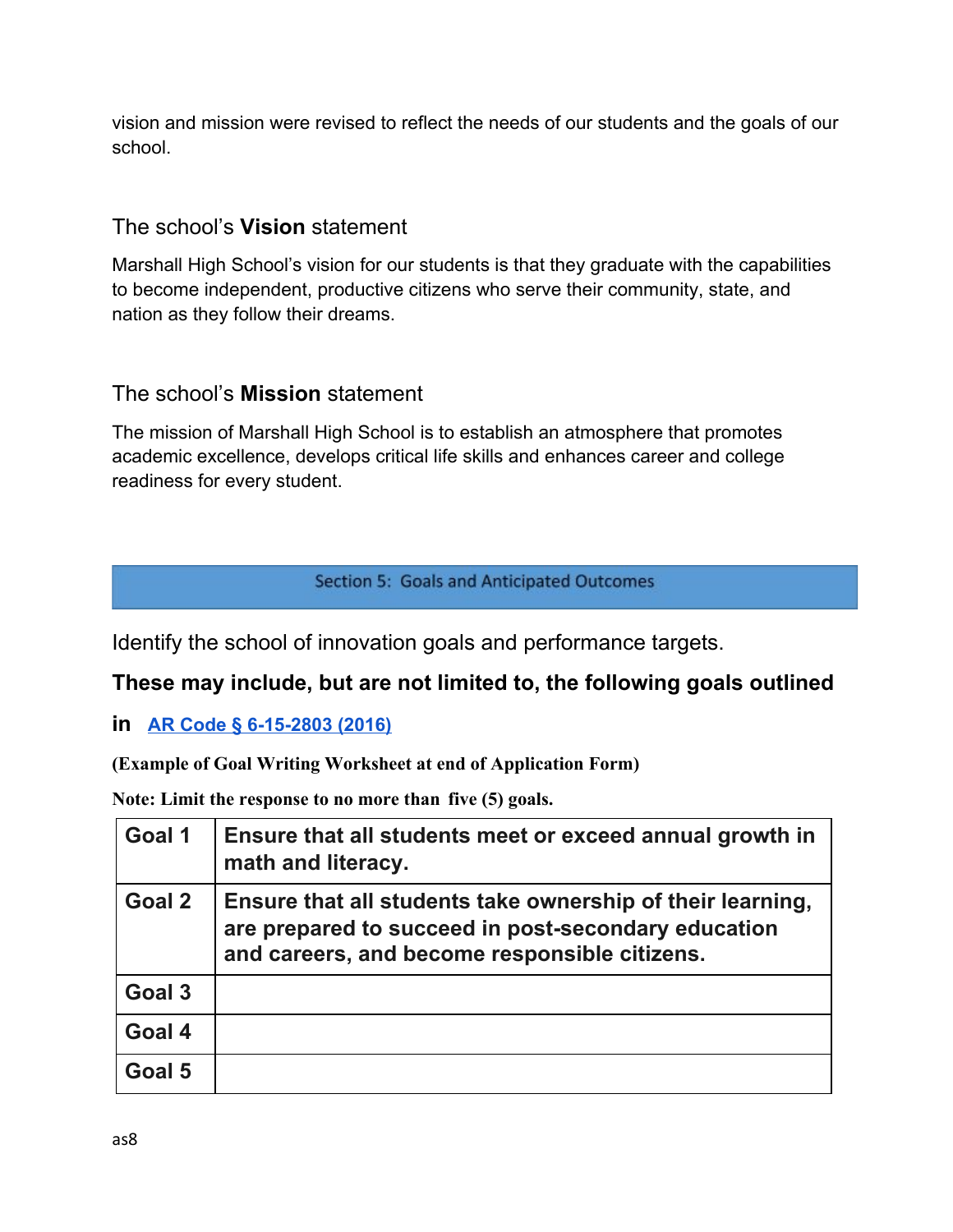#### Section 6: Goal Timeline

Please connect the SOI goals to the innovation, rationale, and timeline for implementation. Note: limit the response to no more than five (5) goals.

| Goal    | <b>Innovation</b>       | <b>Rationale</b>        | <b>Timeline</b>        |
|---------|-------------------------|-------------------------|------------------------|
| Goal 1: | <b>Blended Learning</b> | Currently an average    | 2017-18:               |
|         |                         | of 15% of our           | Meet with Team         |
|         |                         | students are not        | Digital to discuss     |
|         |                         | receiving credit for    | Learning               |
|         |                         | one or more courses     | Management             |
|         |                         | and 64% have at least   | Systems                |
|         |                         | one D or F on their     | Create pre- and post   |
|         |                         | report card. Blended    | tests for math and     |
|         |                         | learning will allow     | literacy and pilot     |
|         |                         | students to complete    | those tests at the end |
|         |                         | the curriculum at their | of the year.           |
|         |                         | own pace, allowing      |                        |
|         |                         | struggling learners     | 2018-19:               |
|         |                         | more time to master     | Explore various        |
|         |                         | content and advanced    | Learning               |
|         |                         | learners the ability to | Management             |
|         |                         | move forward and        | Systems, goal to have  |
|         |                         | explore enrichment      | LMS in place by Fall   |
|         |                         | opportunities. (See     | 2019.                  |
|         |                         | more data on attached   | Begin converting       |
|         |                         | Theory of Action        | curriculum maps to     |
|         |                         | Worksheet, Goal 1.)     | reflect digital        |
|         |                         |                         | content.               |
|         |                         |                         | Pre- and post-tests    |
|         |                         |                         | for math and literacy  |
|         |                         |                         | administered           |
|         |                         |                         | Begin identifying      |
|         |                         |                         | essential skills for   |
|         |                         |                         | subjects other than    |
|         |                         |                         | math and literacy.     |
|         |                         |                         |                        |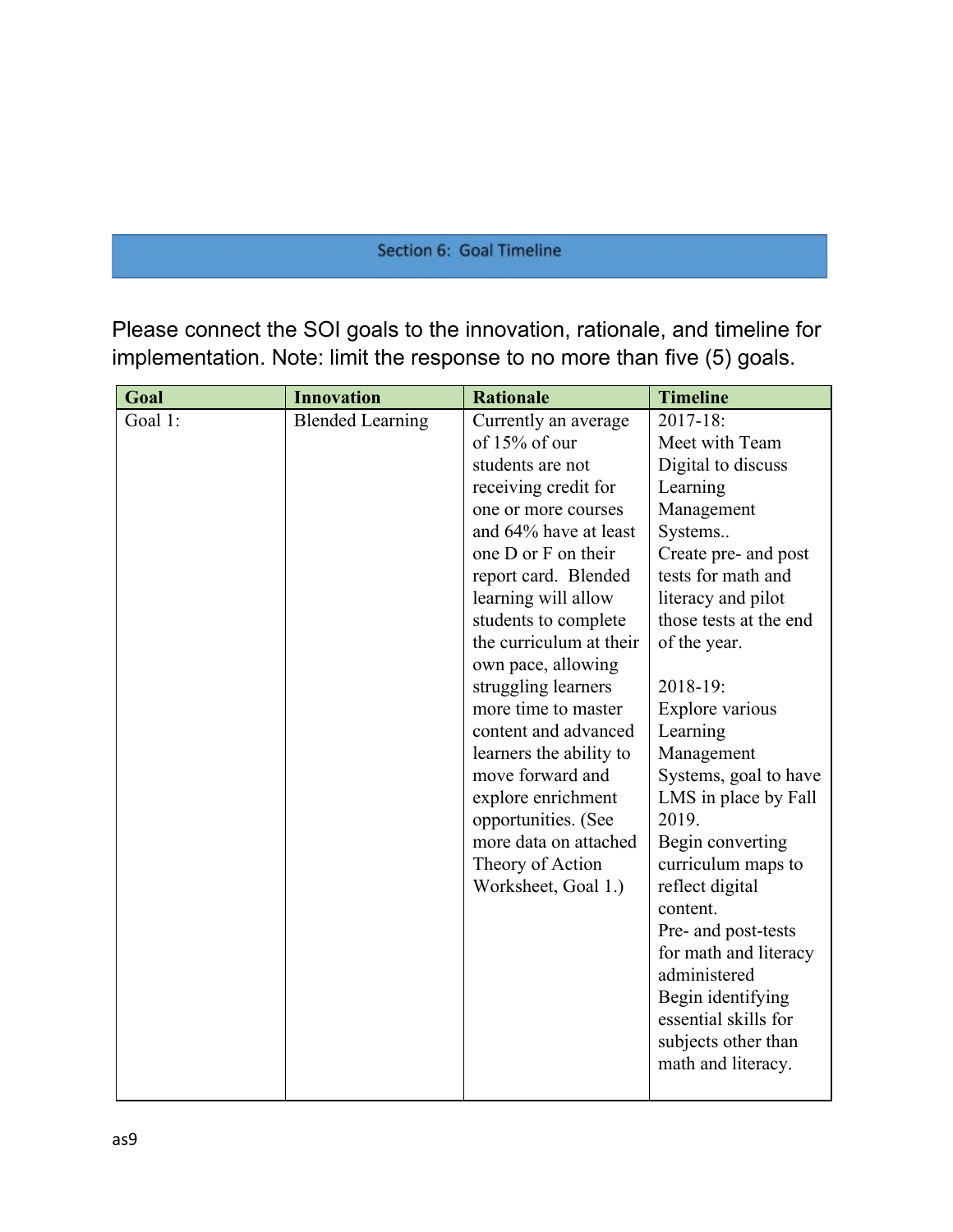|         |                            |                                                                                                                                                                                                                                                | 2019-20:<br>Curriculum maps for<br>all courses reflect a<br>minimum of 50%<br>digital content,<br>students work at own<br>pace through<br>available content,<br>instruction is<br>differentiated based<br>on need.<br>Pre- and post-tests<br>for all core classes in<br>place. |
|---------|----------------------------|------------------------------------------------------------------------------------------------------------------------------------------------------------------------------------------------------------------------------------------------|--------------------------------------------------------------------------------------------------------------------------------------------------------------------------------------------------------------------------------------------------------------------------------|
|         |                            |                                                                                                                                                                                                                                                | $2020 - 21$ :<br>All curriculum is<br>fully digitized,<br>personalized learning<br>plans in place for all<br>students.                                                                                                                                                         |
| Goal 1: | <b>Flexible Scheduling</b> | Flexible scheduling<br>will allow students to<br>receive point-in-time<br>interventions<br>resulting in fewer<br>skill gaps as<br>evidenced in pre- and<br>post-test data. (See<br>detailed data on<br>attached Theory of<br>Action Worksheet, | 2017-18<br>Create a master<br>schedule that includes<br>flexible learning time<br>for all students.<br>Create pre- and<br>post-tests for math<br>and literacy, pilot the<br>tests at the end of the<br>school year.                                                            |
|         |                            | Goal 1)                                                                                                                                                                                                                                        | 2018-19<br>Implement a flexible<br>schedule that allows<br>flexible learning time<br>for all students.                                                                                                                                                                         |
|         |                            |                                                                                                                                                                                                                                                | 2019-20:<br>Revisions to master<br>schedule as necessary<br>based on feedback<br>from all stakeholders.                                                                                                                                                                        |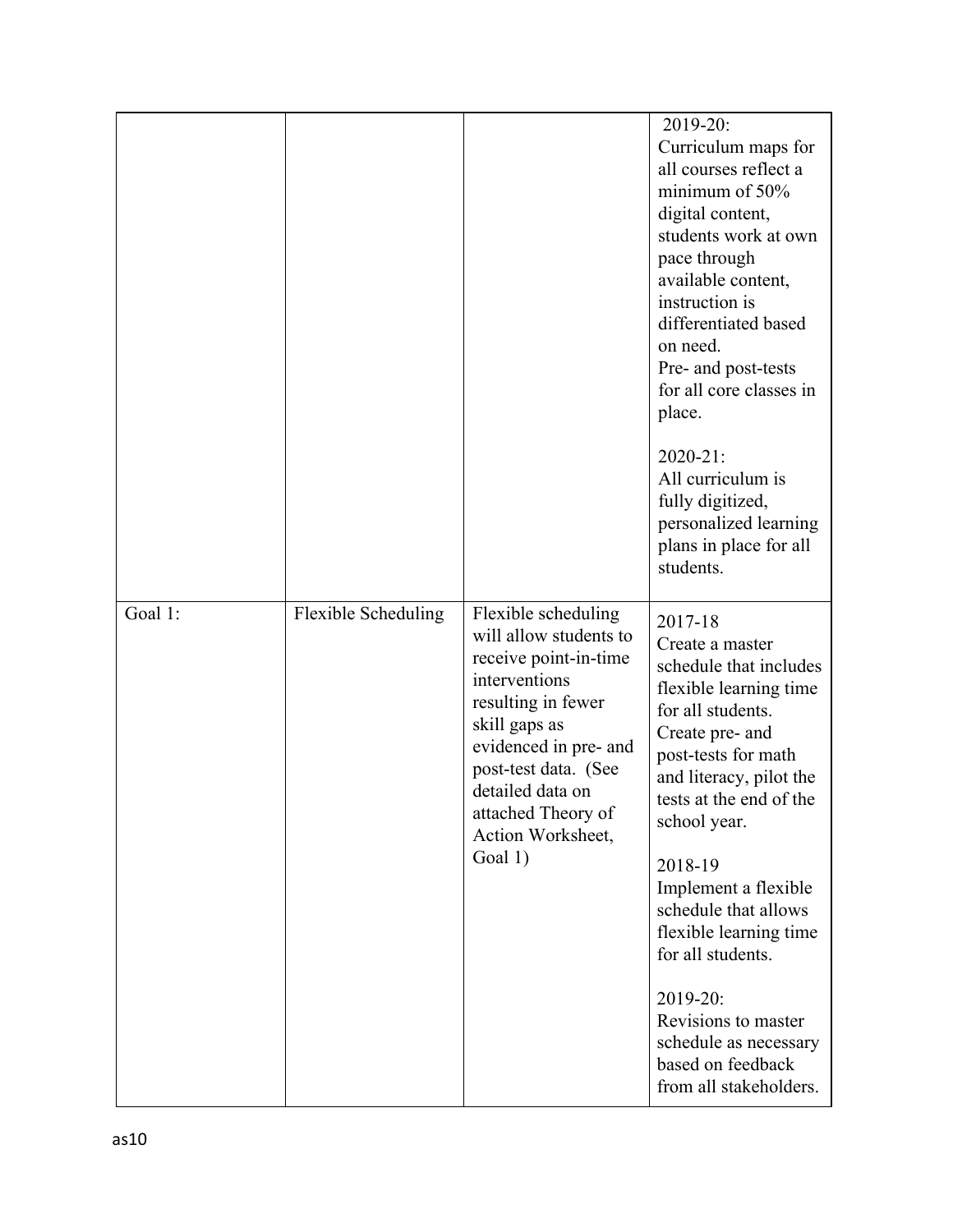| Goal 1: | Mentoring                                                                  | Mentors will monitor<br>student progress to<br>determine the need<br>for point-in-time<br>interventions and will<br>develop a close<br>working relationship<br>with the students.<br>Currently, the average<br>number of days<br>absent per student per<br>year is 9.2. The<br>absentee rate should<br>drop when every<br>student has an<br>advocate for his/her<br>success through the<br>mentor program. The<br>goal is a maximum of<br>5 days missed per<br>student per year. (See<br>more detailed data on<br>attached Theory of<br>Action Worksheet, | 2017-18<br>Begin a mentoring<br>program with all<br>students<br>2018-19<br>Expand the role of<br>the mentor in the<br>educational process<br>so the mentor takes a<br>more active role in<br>the student's<br>educational process.<br>2019-20:<br>Mentor role continues<br>to evolve as<br>additional training<br>occurs.                                                                                       |
|---------|----------------------------------------------------------------------------|-----------------------------------------------------------------------------------------------------------------------------------------------------------------------------------------------------------------------------------------------------------------------------------------------------------------------------------------------------------------------------------------------------------------------------------------------------------------------------------------------------------------------------------------------------------|-----------------------------------------------------------------------------------------------------------------------------------------------------------------------------------------------------------------------------------------------------------------------------------------------------------------------------------------------------------------------------------------------------------------|
| Goal 1: | <b>Mastery Learning</b><br>and Competency<br>Based Approach to<br>Learning | Goal 1)<br>The percentage of<br>students with at least<br>one D or F in a class<br>is currently $64\%$ ,<br>which is not<br>acceptable. Mastery<br>learning and<br>competency based<br>instruction will allow<br>struggling students<br>time to master<br>content, yielding a<br>more comprehensive<br>understanding of the<br>content and<br>increasing the<br>likelihood of<br>successful course<br>completion.                                                                                                                                         | 2018-19:<br>Begin discussion of<br>grading practices in<br>our team meetings.<br>Review alignment of<br>essential skills to<br>content and make<br>necessary changes.<br>Review or create<br>assessments aligned<br>to essential skills.<br>2019-20:<br>Standardize grading<br>practices/assessment<br>across high school.<br>Provide learning<br>opportunities about<br>competency based<br>assessments within |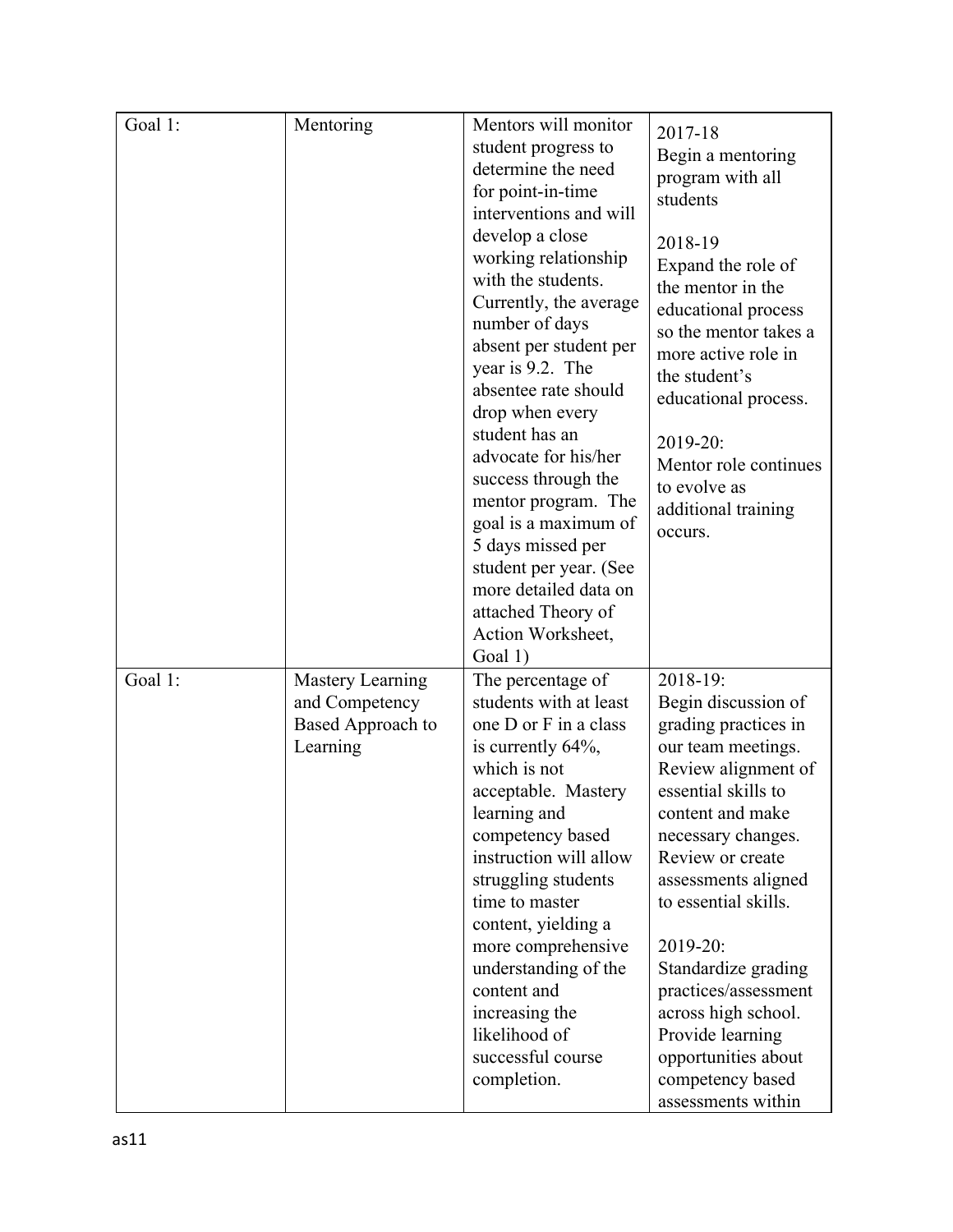|        |                     |                                                                                                                                                                                                                                                                                                                                                                                                                                                                                                                                                                                                  | our PLCs and begin<br>implementing those<br>assessments.<br>$2020 - 21$ :                                                                                                                                                                                                                                                                      |
|--------|---------------------|--------------------------------------------------------------------------------------------------------------------------------------------------------------------------------------------------------------------------------------------------------------------------------------------------------------------------------------------------------------------------------------------------------------------------------------------------------------------------------------------------------------------------------------------------------------------------------------------------|------------------------------------------------------------------------------------------------------------------------------------------------------------------------------------------------------------------------------------------------------------------------------------------------------------------------------------------------|
|        |                     |                                                                                                                                                                                                                                                                                                                                                                                                                                                                                                                                                                                                  | Competency based<br>assessments will be<br>utilized in all areas.                                                                                                                                                                                                                                                                              |
| Goal 2 | Mentor Program      | According to business<br>and community<br>partners, our students<br>are lacking personal<br>competencies and<br>skills to be successful<br>in the workforce.<br>Additionally, our<br>students often<br>struggle after high<br>school, losing<br>scholarships or<br>dropping out of<br>college or vocational<br>training. Mentors<br>will guide students as<br>they develop their<br>future story,<br>facilitating their<br>educational choices.<br>Life plans will be<br>completed for each<br>student and<br>perceptive data about<br>the effectiveness of<br>the process will be<br>collected. | 2017-18:<br>Begin a mentoring<br>time for all students.<br>Provide training for<br>mentors to support<br>the development of<br>life plans.<br>2018-19:<br>Mentors work with<br>individual students to<br>develop life plans.<br>Ongoing support<br>through PLCs for<br>mentors.<br>2019-20:<br>Ongoing support<br>through PLCs for<br>mentors. |
| Goal 2 | Flexible Scheduling | Flexible scheduling<br>will allow time for<br>mentoring,<br>exploration of career<br>options, and<br>expanded<br>participation in<br>extended learning<br>opportunities.<br>Participation rates in                                                                                                                                                                                                                                                                                                                                                                                               | 2017-18:<br>Provide daily mentor<br>time in the master<br>schedule.<br>Create a master<br>schedule for 2018-19<br>that includes flexible<br>learning time for all<br>students.                                                                                                                                                                 |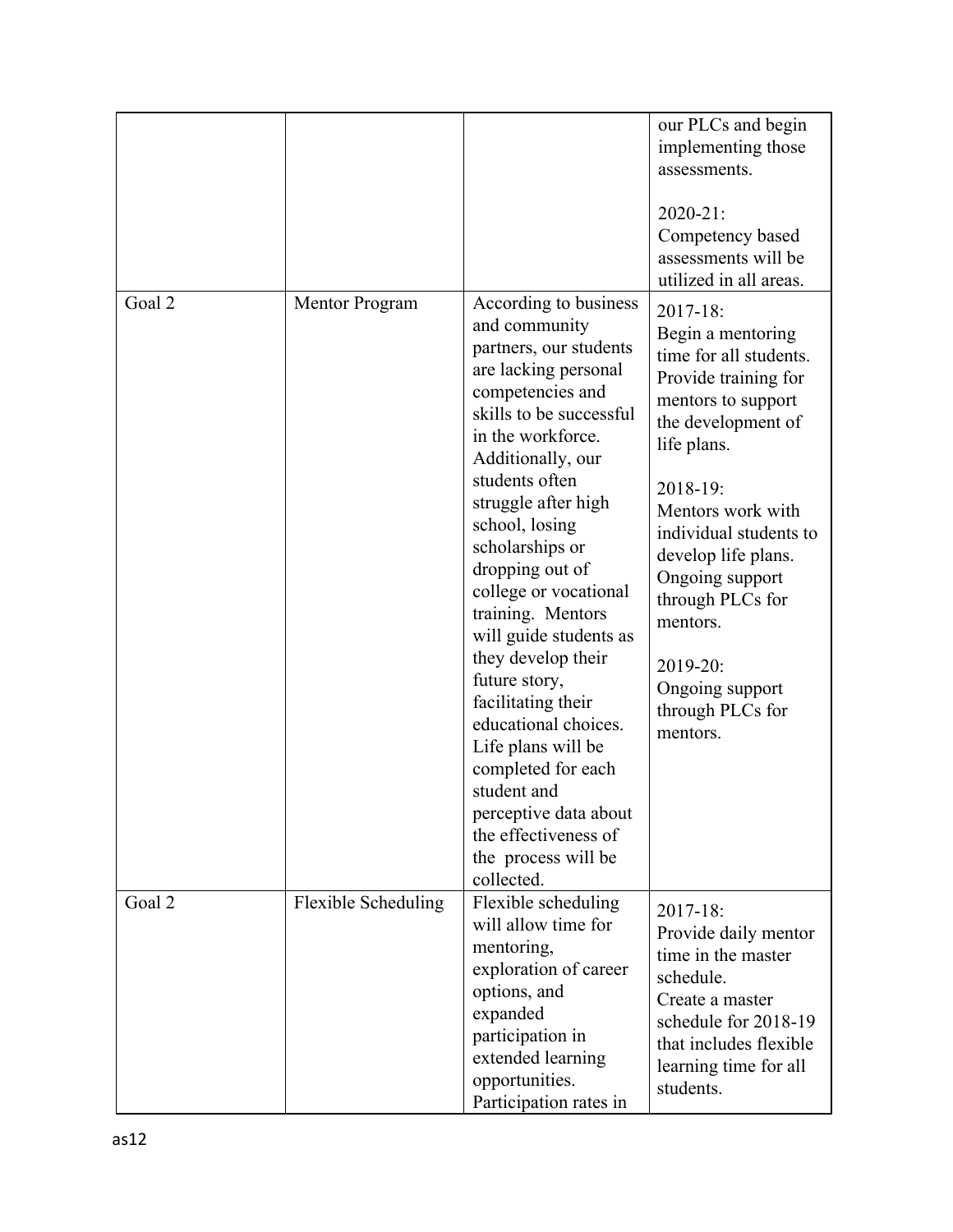|        |                                           | extended learning<br>opportunities will<br>increase from the<br>current 5.1% in<br>college classes and<br>14.4% in vocational<br>training classes.<br>Participants'<br>evaluations of all<br>other career events<br>will be collected and<br>analyzed to improve<br>career event<br>offerings.                                                                                                                      | 2018-19:<br>Implement a master<br>schedule that allows<br>flexible learning time<br>for all students.                                                                                                                                                                                                                                                                                            |
|--------|-------------------------------------------|---------------------------------------------------------------------------------------------------------------------------------------------------------------------------------------------------------------------------------------------------------------------------------------------------------------------------------------------------------------------------------------------------------------------|--------------------------------------------------------------------------------------------------------------------------------------------------------------------------------------------------------------------------------------------------------------------------------------------------------------------------------------------------------------------------------------------------|
| Goal 2 | Business and<br>Community<br>Partnerships | Students, parents and<br>other stakeholders<br>will be surveyed to<br>determine personal<br>competency skills<br>necessary for life<br>post-graduation.<br>A list of business and<br>community partners<br>willing to work with<br>our staff and students<br>will be compiled and<br>updated regularly.<br>This network of<br>stakeholders will be<br>used to provide<br>seminars on personal<br>competency skills. | 2017-18:<br>Create a survey to<br>determine necessary<br>life skills<br>post-graduation.<br>Administer survey to<br>parents, students, and<br>stakeholders.<br>Communicate with<br>businesses and<br>community partners.<br>2018-19:<br>Develop<br>opportunities for<br>partners to provide<br>seminars to our<br>students.<br>2019-20:<br>Continue to improve<br>and expand seminar<br>options. |
| Goal 2 | Personal<br>Competency<br>Training        | Students will<br>complete the Peak<br>Performance U<br>course for credit. The<br>pre- and post-test data<br>from PPU will be                                                                                                                                                                                                                                                                                        | 2017-18:<br>Train teachers on<br>Peak Performance U.<br>Field test program<br>during mentor time                                                                                                                                                                                                                                                                                                 |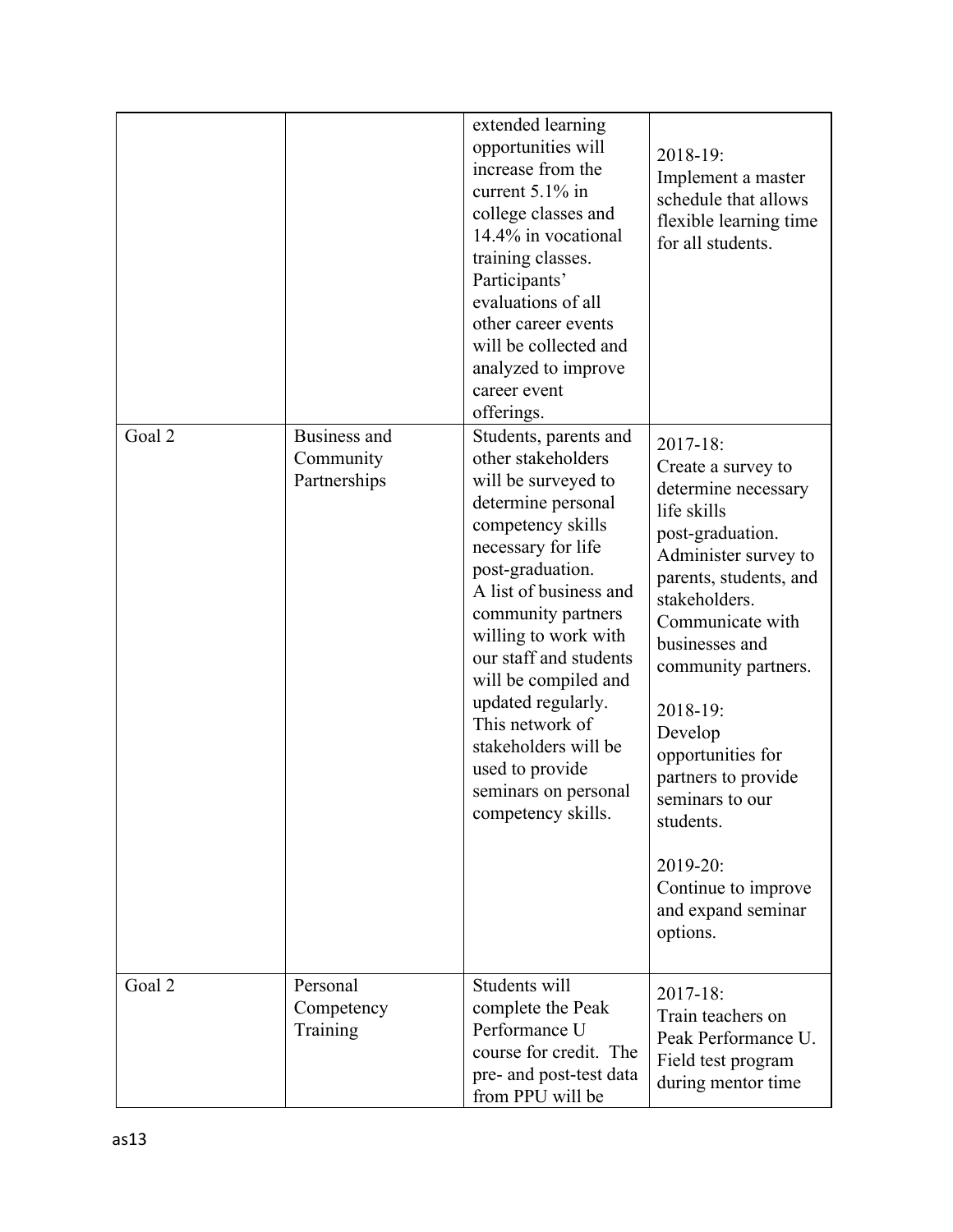|  | collected and<br>analyzed. A JAG<br>program will be<br>implemented and<br>observational and<br>survey data will be<br>collected from<br>participants in the<br>program. Data from<br>these two sources<br>along with the<br>evaluation data from<br>the seminars (See<br>Business and<br>Community<br>Partnerships section)<br>will be used to<br>determine the<br>effectiveness of<br>personal competency<br>training in the<br>curriculum. | beginning second<br>semester.<br>Survey business and<br>community partners<br>for skills needed by<br>our students in the<br>workplace.<br>2018-19:<br><b>Implement JAG</b><br>program for juniors<br>and seniors.<br>Full implementation<br>of Peak Performance<br>U for credit.<br>Discuss incorporating<br>personal competency<br>skills in all areas of<br>the curriculum in the<br>PLCs.<br>Select a personal<br>competency skill of<br>the month to<br>emphasize and<br>discuss in all classes.<br>2019-20:<br>Continue to work on<br>incorporating<br>personal competency<br>training in all areas.<br>Annual survey of<br>business and<br>community partners<br>on skills lacking by<br>our students.<br>Ongoing integration<br>of personal<br>competency skills in<br>all areas. |
|--|----------------------------------------------------------------------------------------------------------------------------------------------------------------------------------------------------------------------------------------------------------------------------------------------------------------------------------------------------------------------------------------------------------------------------------------------|-------------------------------------------------------------------------------------------------------------------------------------------------------------------------------------------------------------------------------------------------------------------------------------------------------------------------------------------------------------------------------------------------------------------------------------------------------------------------------------------------------------------------------------------------------------------------------------------------------------------------------------------------------------------------------------------------------------------------------------------------------------------------------------------|
|--|----------------------------------------------------------------------------------------------------------------------------------------------------------------------------------------------------------------------------------------------------------------------------------------------------------------------------------------------------------------------------------------------------------------------------------------------|-------------------------------------------------------------------------------------------------------------------------------------------------------------------------------------------------------------------------------------------------------------------------------------------------------------------------------------------------------------------------------------------------------------------------------------------------------------------------------------------------------------------------------------------------------------------------------------------------------------------------------------------------------------------------------------------------------------------------------------------------------------------------------------------|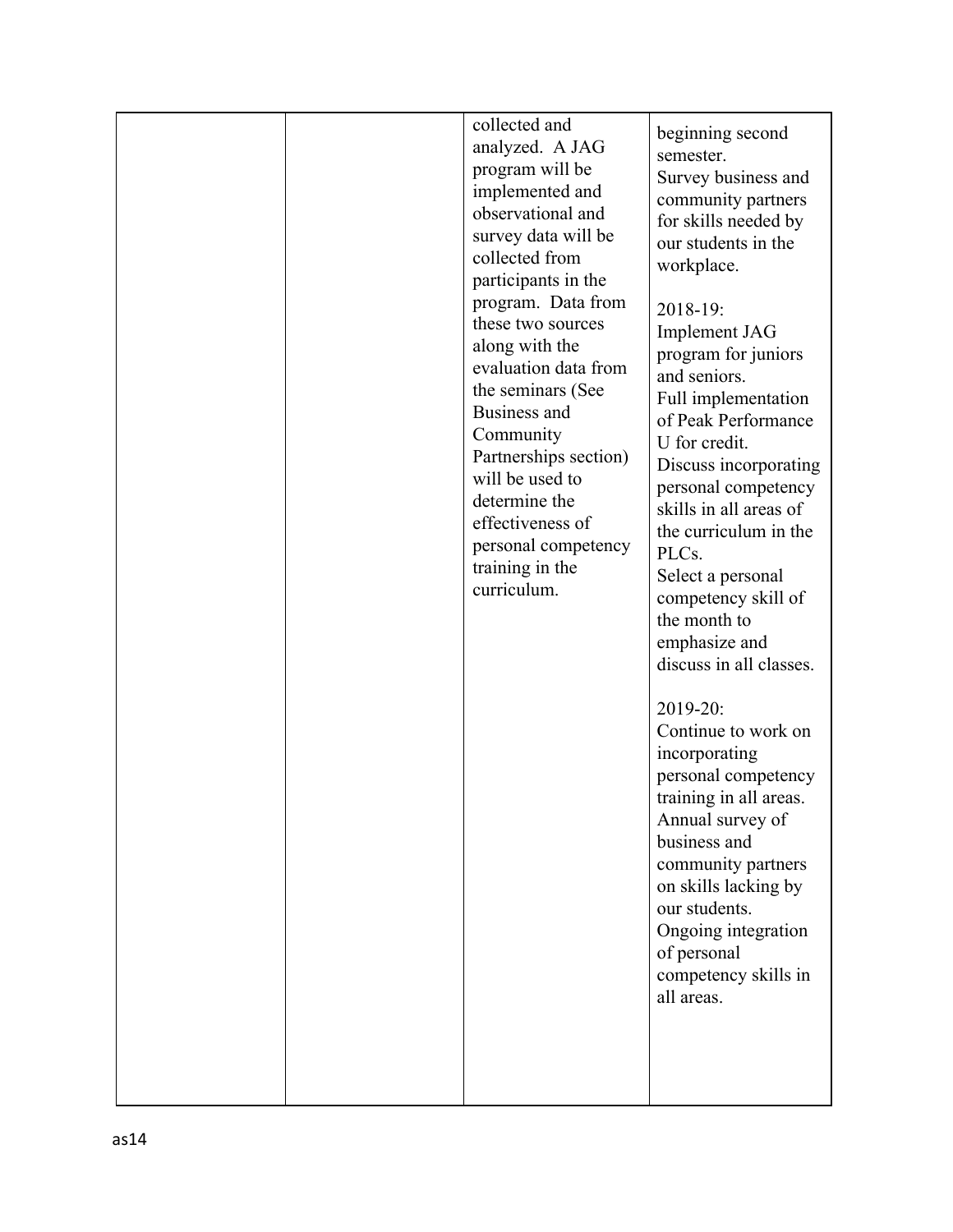| Goal 2 | <b>Extended Learning</b><br>Opportunities | Participation in<br>extended learning<br>opportunities,<br>including expanded<br>college course<br>offerings, additional<br>vocational training,<br>job shadowing,<br>internships, and<br>community service,<br>will increase. Our<br>current enrollment<br>percentages are 5.1%<br>in college classes and<br>14.4% in vocational<br>training. | $2017 - 18$ :<br>Survey students to<br>identify areas of<br>interest for extended<br>learning<br>opportunities.<br>Work with<br>stakeholders to create<br>extended learning<br>opportunities.<br>$2018 - 19$ :<br>Begin to schedule<br>extended learning<br>opportunities.<br>$2019 - 20$ :<br>Expand our extended<br>learning<br>opportunities. |
|--------|-------------------------------------------|------------------------------------------------------------------------------------------------------------------------------------------------------------------------------------------------------------------------------------------------------------------------------------------------------------------------------------------------|--------------------------------------------------------------------------------------------------------------------------------------------------------------------------------------------------------------------------------------------------------------------------------------------------------------------------------------------------|

## Section 7: SOI Innovation Plan Proposed Actions

Describe the school of innovation plan. The action plan must include details such as curriculum to be used, changes to schedules, and changes to courses.

Changes to the schedule and curriculum, addition of a comprehensive mentor program, and expansion of extended learning opportunities will be the main focus areas of the innovation plan. Full implementation of the plan is expected to be a three year process.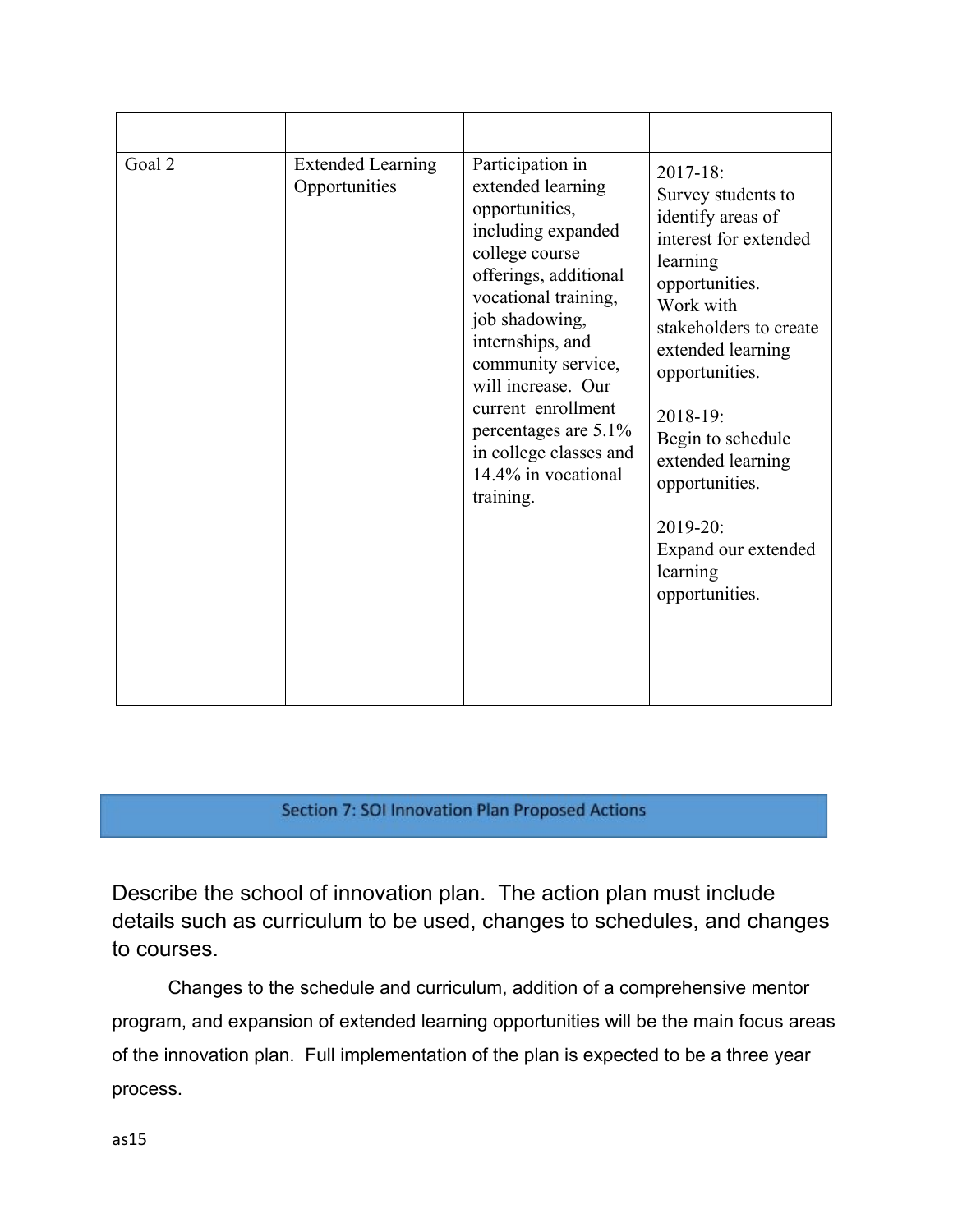A flexible schedule with independent learning time for all students will be implemented in the 2018-19 school year. We are currently converting to one-to-one technology and each student will be issued a Chromebook at the start of the 2018-19 school year. Digital content will be phased in over the three years of the plan with a fully digitized curriculum available by the end of implementation. At this time, Google Classroom and Spark are the main digital platforms we have investigated; but a meeting with Team Digital in the spring will allow us to consider all learning management systems. A transition to mastery learning will begin in the fall of 2018 with a baseline of 70% on all assignments and assessments. Discussions in our PLCs and other professional development will center on determining the essential skills in each curriculum area and aligning our instruction and assessments to those essential skills. Development of and transition to competency based assessments will also be a focus. By the end of the three year implementation period, we expect to have assessments fully aligned with our curriculum with competency based assessments in place in all curriculum areas.

A comprehensive mentoring program is the foundation for our entire innovation plan. We implemented a mentor program in the fall of 2017, but the role and scope of that program will greatly increase throughout the implementation of this plan. Mentors will be responsible for tracking each student's progress in their courses and scheduling interventions or extensions. They will guide students in developing their future story and will facilitate their educational choices to achieve their goals. We realize that our staff will need extensive training on the mentoring process and that training will take priority in professional development opportunities and PLCs during the first year of implementation.

An expansion of extended learning opportunities will be the third component of our innovation plan. We currently offer 14 college courses at the high school and 5 vocational programs at our career center. Through our innovation plan, we hope to increase the number of college courses and vocational programs available to students. New extended learning opportunities, such as job shadowing, internships, and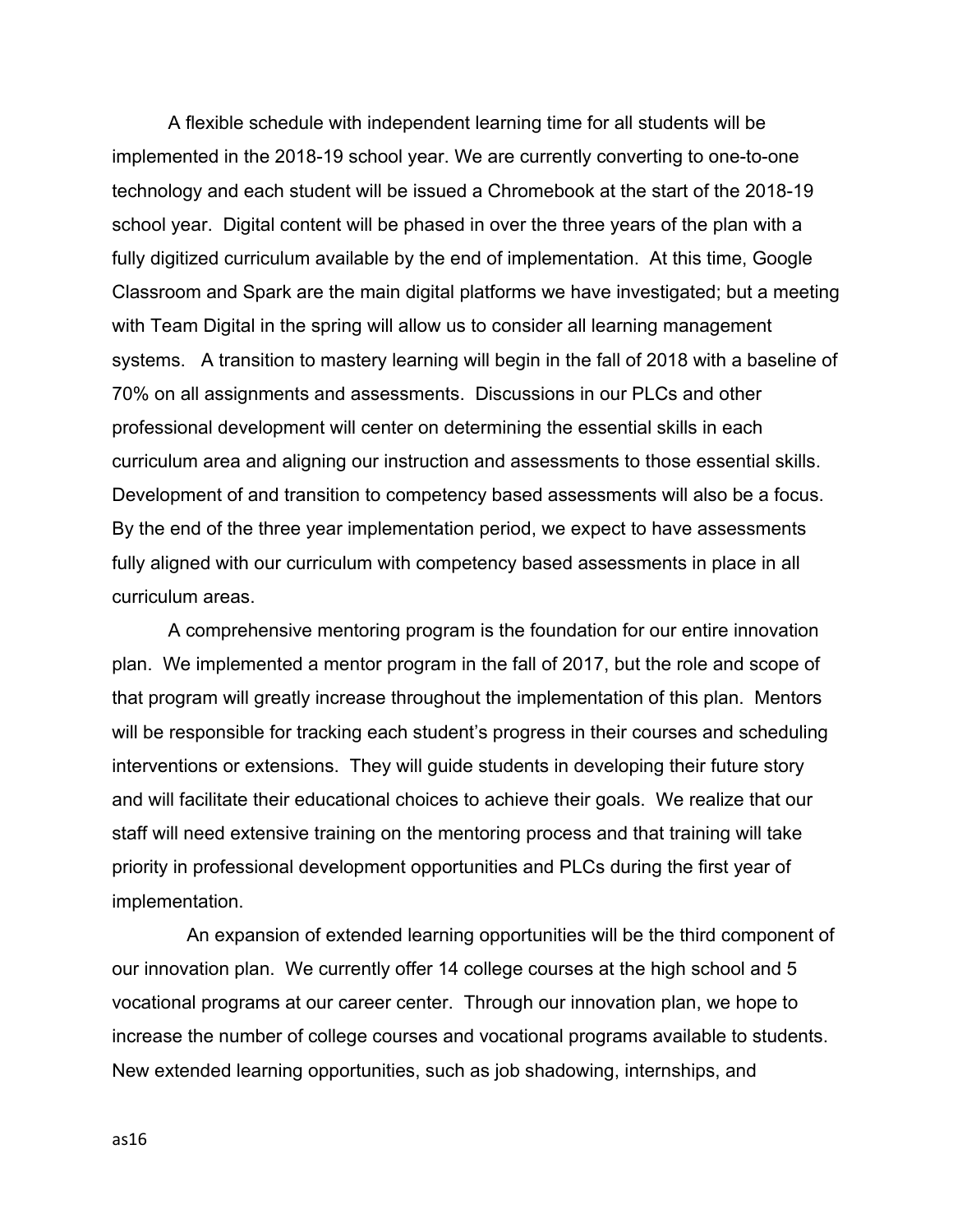community service, will be added to the schedule. Peak Performance U will provide digital content for personal competency training and will be offered as a credit within our schedule. A JAG program will also be implemented and will provide additional personal competency training. Ultimately, the culture of the high school will have to change to reflect the importance of the personal competency skills. These skills will be woven through our curriculum, and teachers in all disciplines will model the skills and emphasize their importance. A coalition of business and community partners will be assembled and will help inform us of the skills our students need for the workplace. Additionally, these business partners will provide seminars on life skills for our students. Changes to our schedule and the addition of flexible learning time will provide time within the school day for these programs. We will be adding both JAG and Peak Performance U to the schedule for 2018-19, and plan to expand other offerings over the three year implementation.

| <b>Date</b>    | Goal # | <b>Action</b>            | <b>Expected</b>  | <b>Materials &amp;</b>  |
|----------------|--------|--------------------------|------------------|-------------------------|
| <b>From-To</b> |        |                          | <b>Outcome</b>   | <b>Resources Needed</b> |
| August         | 1      | Blend curriculum to      | Students will    | One-to-one              |
| 2018-          |        | reflect a mix of         | complete the     | technology              |
| onward         |        | face-to-face instruction | curriculum at    | (Chromebooks)           |
|                |        | and digital learning.    | their own pace.  | Digital learning        |
|                |        |                          | This will allow  | platform                |
|                |        |                          | struggling       | PD for teachers on      |
|                |        |                          | learners more    | blended learning        |
|                |        |                          | time to master   |                         |
|                |        |                          | content and will |                         |
|                |        |                          | allow advanced   |                         |
|                |        |                          | learners the     |                         |
|                |        |                          | ability to move  |                         |
|                |        |                          | ahead in the     |                         |
|                |        |                          | content and      |                         |
|                |        |                          | explore          |                         |
|                |        |                          | enrichment       |                         |
|                |        |                          | opportunities.   |                         |

# Complete the following ACTION Plan Timeline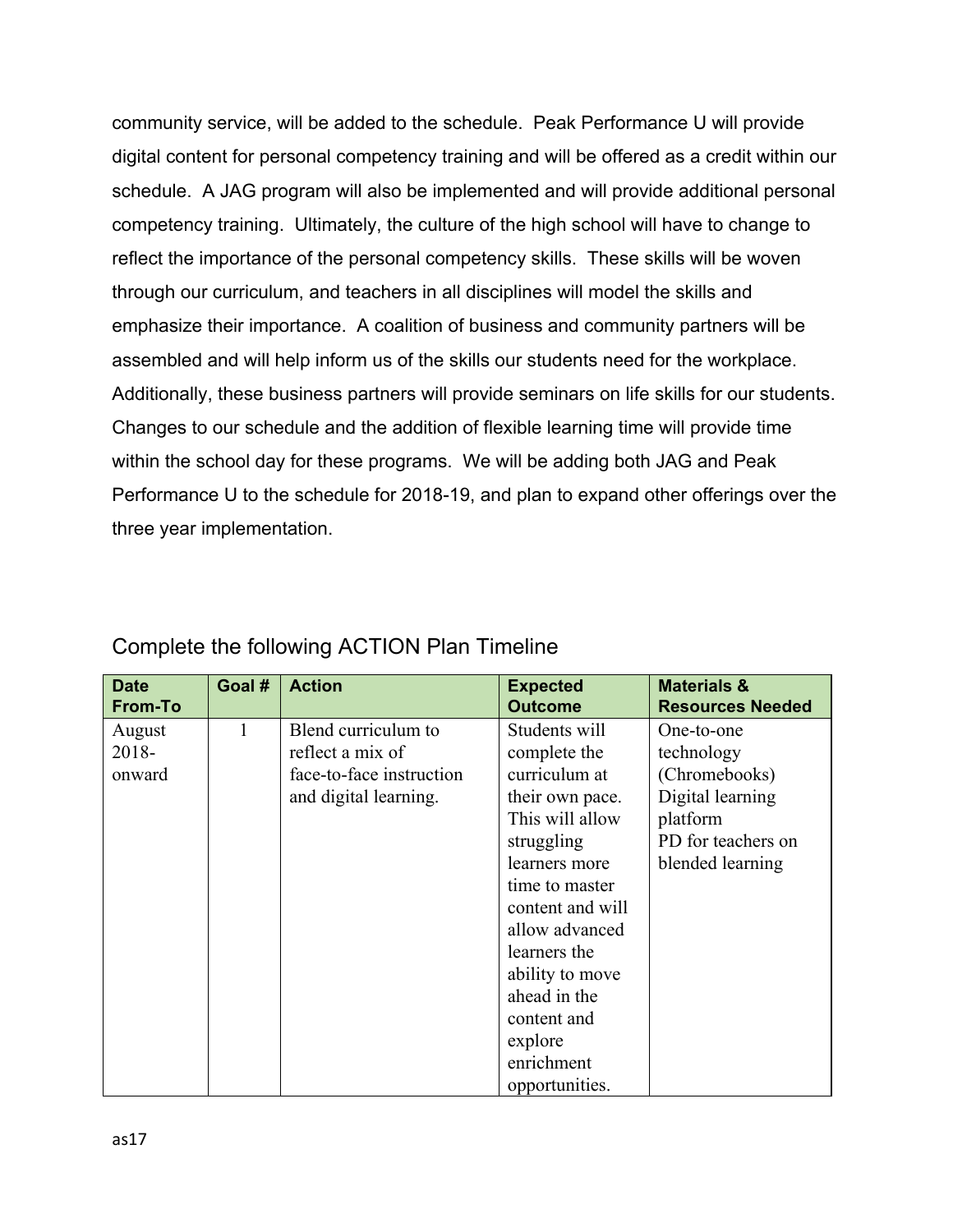| August<br>2018-<br>onward | $\mathbf{1}$   | Implement a flexible<br>schedule that will allow<br>independent learning time<br>for all students. | The flexible<br>schedule will<br>allow students to<br>receive<br>point-in-time<br>interventions and<br>extensions.                                                                                                                                                                              | Master schedule to<br>reflect flexible<br>learning time.<br>PD for teachers on<br>teaching strategies<br>for new schedule. |
|---------------------------|----------------|----------------------------------------------------------------------------------------------------|-------------------------------------------------------------------------------------------------------------------------------------------------------------------------------------------------------------------------------------------------------------------------------------------------|----------------------------------------------------------------------------------------------------------------------------|
| August<br>2017-<br>onward | 1              | Establish a mentoring<br>program for students.                                                     | Mentors will<br>closely monitor<br>student progress<br>to determine<br>need.                                                                                                                                                                                                                    | Mentor time in<br>master schedule.<br>Research on effective<br>mentor programs.<br>PD for teachers on<br>mentoring.        |
| August<br>2018-<br>onward | $\mathbf{1}$   | Implement a mastery<br>learning/competency<br>based approach to<br>learning.                       | The students will<br>have a more<br>comprehensive<br>understanding of<br>the content.<br>Students will not<br>be given course<br>credit until they<br>have<br>demonstrated<br>mastery of the<br>content $(70\%)$ .<br>Competency<br>based<br>assessments will<br>be utilized in all<br>classes. | Pre- and post-tests of<br>essential skills.<br>PD for teachers on<br>competency based<br>assessments.                      |
| August<br>2017-<br>onward | $\overline{2}$ | Establish a mentor<br>program for students.                                                        | Mentors will<br>guide students in<br>developing their<br>future story and<br>will facilitate<br>their educational<br>choices to<br>achieve their<br>goals. Mentors<br>and students will<br>develop<br>relationships that                                                                        | Mentor time in<br>master schedule.<br>Research on effective<br>mentor programs.<br>PD for teachers on<br>mentoring.        |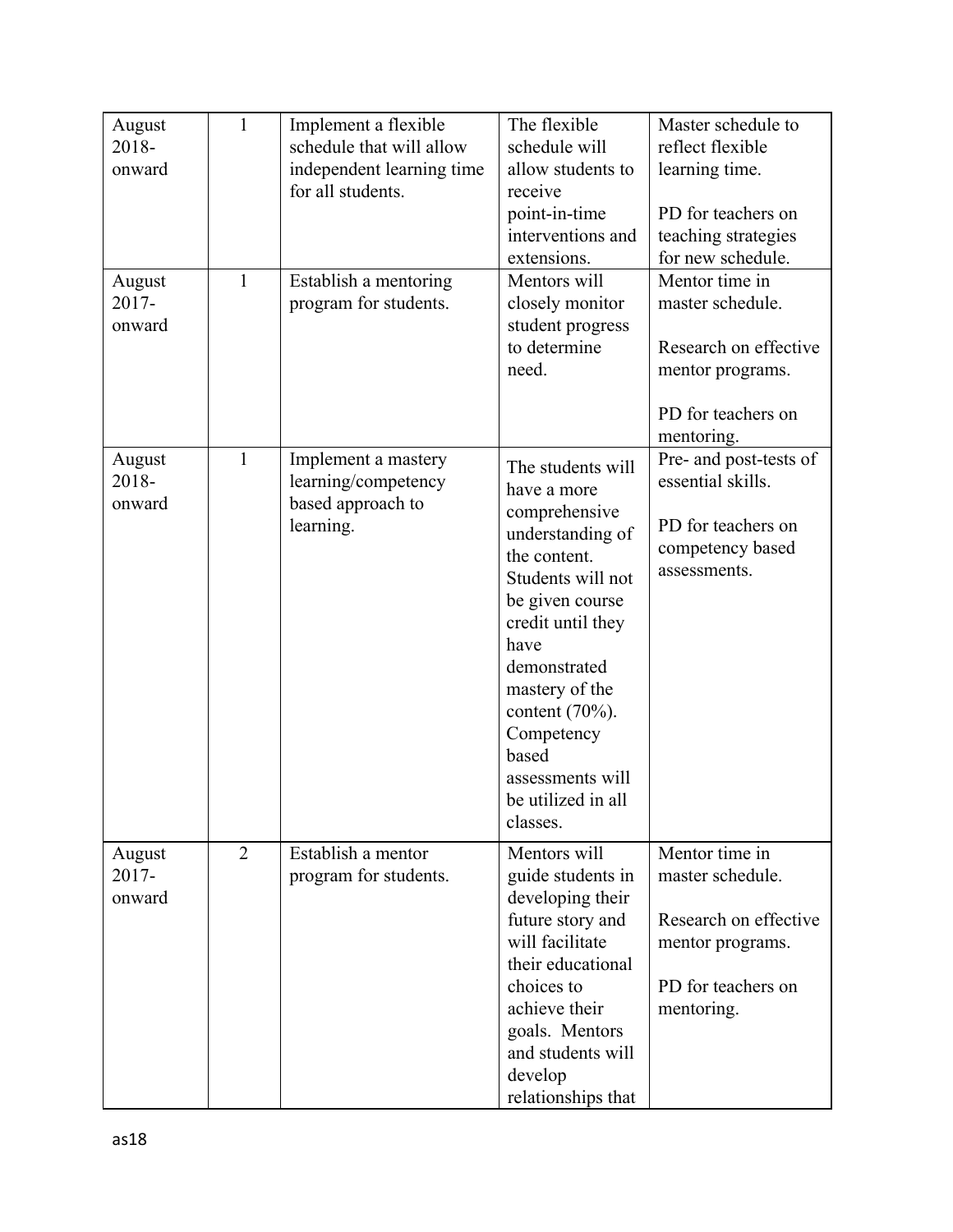|                                       |                |                                                                                                                              | support the<br>students' pursuit<br>of their future<br>story.                                                                                                                                                                                                                                                                                                                                                                                    |                                                                                                                             |
|---------------------------------------|----------------|------------------------------------------------------------------------------------------------------------------------------|--------------------------------------------------------------------------------------------------------------------------------------------------------------------------------------------------------------------------------------------------------------------------------------------------------------------------------------------------------------------------------------------------------------------------------------------------|-----------------------------------------------------------------------------------------------------------------------------|
| August<br>2018-<br>onward             | $\overline{2}$ | Implement a flexible<br>schedule that will allow<br>mentor time and extended<br>learning opportunities on<br>and off campus. | A flexible<br>schedule will<br>allow for mentor<br>time to be<br>scheduled into<br>every student's<br>week.<br>Additionally, a<br>flexible schedule<br>will allow<br>students time to<br>explore career<br>options and to<br>participate in<br>extended learning<br>opportunities,<br>including<br>expanded college<br>course offerings,<br>additional<br>vocational<br>training, job<br>shadowing,<br>internships, and<br>community<br>service. | Master schedule to<br>reflect flexible<br>learning time.                                                                    |
| Spring<br>2018-<br>onward             | $\overline{2}$ | Create business and<br>community partners.                                                                                   | A network of<br>business and<br>community<br>partners willing<br>to work with<br>staff and students<br>will be created.                                                                                                                                                                                                                                                                                                                          | Business and<br>community partners.<br>Business and<br>community partner<br>survey of skills<br>needed in the<br>workplace. |
| Spring<br>semester<br>2018-<br>onward | $\overline{2}$ | Implement personal<br>competency training for<br>all students.                                                               | Students will<br>improve their<br>personal<br>competency<br>skills                                                                                                                                                                                                                                                                                                                                                                               | Peak Performance U,<br>including training for<br>teachers.<br><b>JAG</b> Program                                            |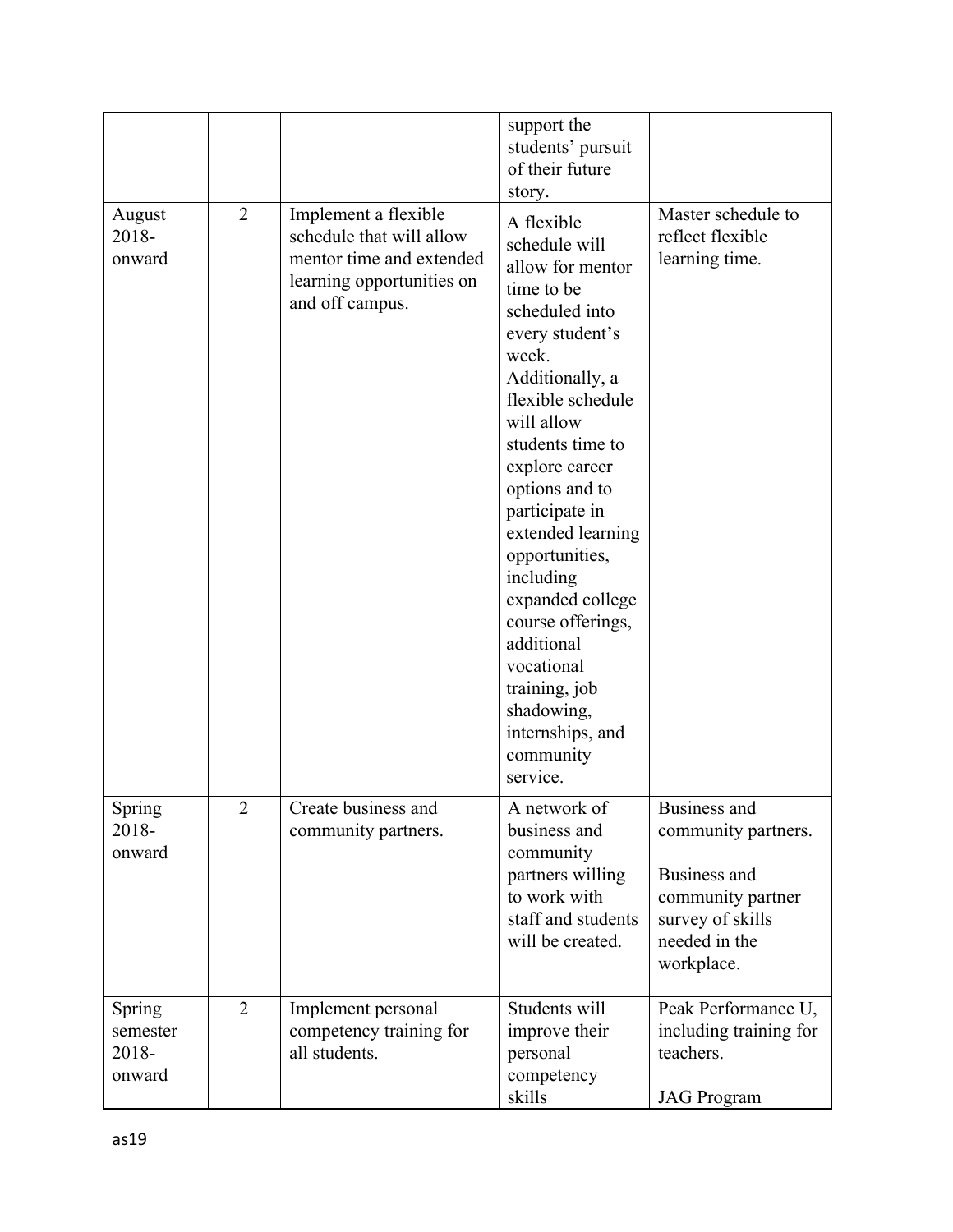|                      |                |                                                                      | (Peak)<br>Performance U<br>starting Spring<br>2018, JAG<br>starting Fall<br>$2018$ ) to help<br>them be more<br>successful.                                                                                                           |                                                                                                                                                                                                                          |
|----------------------|----------------|----------------------------------------------------------------------|---------------------------------------------------------------------------------------------------------------------------------------------------------------------------------------------------------------------------------------|--------------------------------------------------------------------------------------------------------------------------------------------------------------------------------------------------------------------------|
| Fall 2018-<br>onward | $\overline{2}$ | Expand the number and<br>type of extended learning<br>opportunities. | The number and<br>type of extended<br>learning<br>opportunities,<br>including<br>expanded college<br>course offerings,<br>additional<br>vocational<br>training, job<br>shadowing,<br>internships, and<br>community<br>service will be | Survey for students<br>to identify areas of<br>interest for extended<br>learning<br>opportunities.<br>Master schedule to<br>reflect extended<br>learning<br>opportunities.<br>Business and<br>community<br>partnerships. |

In the following table, list the Waiver information needed:

- □ Each law, rule and standard by title, number and description for which a waiver is requested
- □ A rationale for each waiver requested
- $\Box$  An explanation of the way that each waiver would assist in implementing the educational program of the school of innovation

The linked chart may assist: [Commonly Granted Waivers](http://www.arkansased.gov/public/userfiles/Learning_Services/Charter%20and%20Home%20School/Charter%20School-Division%20of%20Learning%20Services/Applications/Waiver_Document.pdf)

| Waiver sought                    | Rationale                            | Explanation                    |
|----------------------------------|--------------------------------------|--------------------------------|
| Class Size and Teaching          | The flexible schedule and blended    | The purpose of this waiver is  |
| Load:                            | learning will allow for              | not to exceed a maximum of     |
| Section 10.02.5 of the ADE       | differentiated instruction for all   | 30 students per academic       |
| <b>Rules Governing Standards</b> | learners, including point-in-time    | class or 150 students per day. |
| for Accreditation of Arkansas    | interventions and extensions.        | Mentor teachers will serve as  |
| Public Schools and Schools       | Since the schedule is flexible and   | the teacher of record during   |
| <b>Districts</b>                 | students will be seeking help as     | students' flexible learning    |
|                                  | needed, the number of students a     | time and as a result, may      |
|                                  | teacher sees in a period or day will | show more than 30 students     |
|                                  | be constantly changing.              | on eschool during a given      |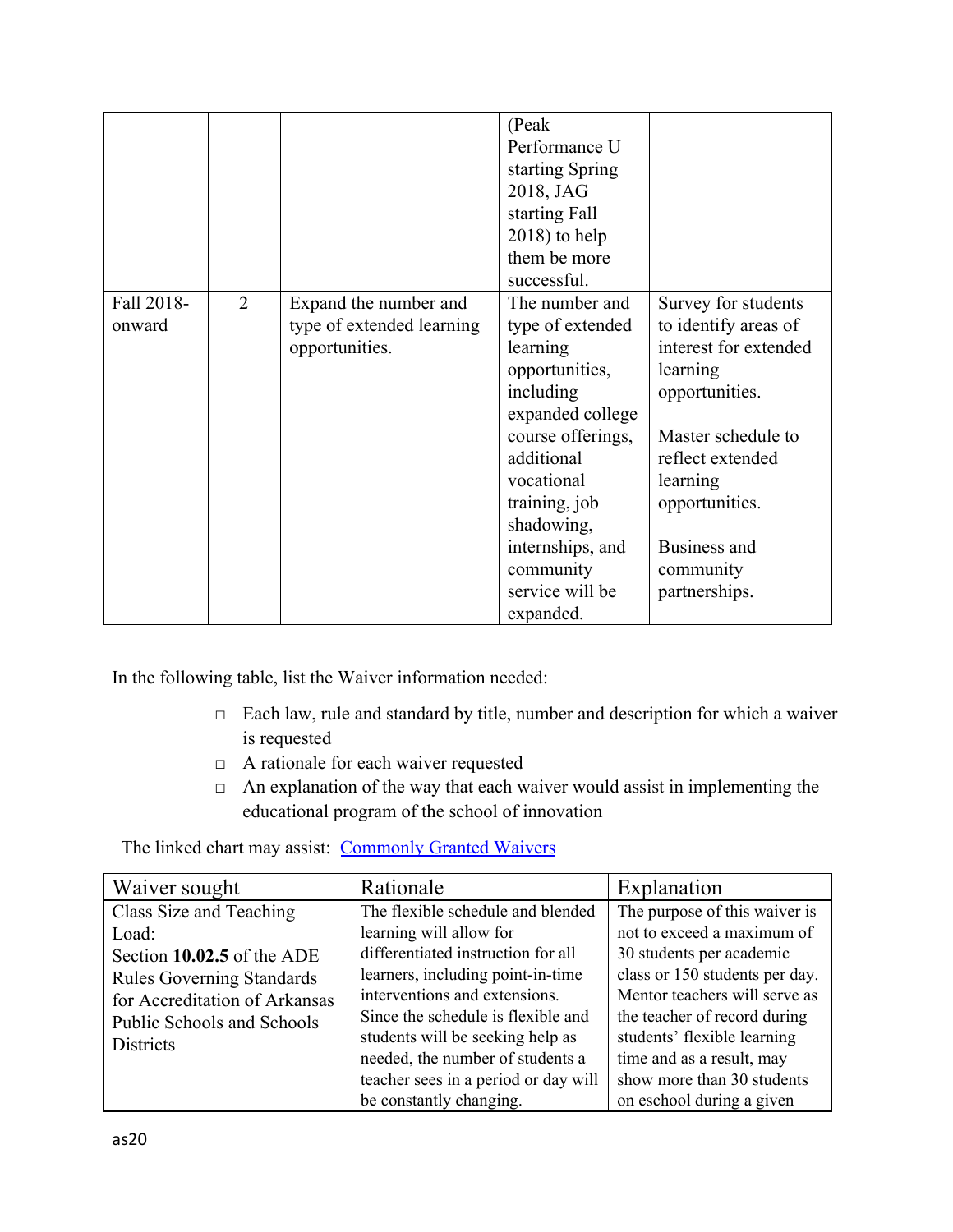|                                                                                                                                                                                                                                                                                                                                                                                                                                                                                                                                                                                                                                  |                                                                                                                                                                                                                                                                                                                                                                                                                                                                                                                                                                                                                                                                                                    | time period. The students<br>may be assigned or may<br>select a variety of learning<br>opportunities during this time<br>however, and would not<br>physically be present in the<br>mentor teacher's classroom.                                                                                                                                                                                                                                    |
|----------------------------------------------------------------------------------------------------------------------------------------------------------------------------------------------------------------------------------------------------------------------------------------------------------------------------------------------------------------------------------------------------------------------------------------------------------------------------------------------------------------------------------------------------------------------------------------------------------------------------------|----------------------------------------------------------------------------------------------------------------------------------------------------------------------------------------------------------------------------------------------------------------------------------------------------------------------------------------------------------------------------------------------------------------------------------------------------------------------------------------------------------------------------------------------------------------------------------------------------------------------------------------------------------------------------------------------------|---------------------------------------------------------------------------------------------------------------------------------------------------------------------------------------------------------------------------------------------------------------------------------------------------------------------------------------------------------------------------------------------------------------------------------------------------|
| Library Media Specialist:<br>6-25-104(b) Library Media<br>Specialist                                                                                                                                                                                                                                                                                                                                                                                                                                                                                                                                                             | In order to maximize the skills of<br>the library/media specialist to best<br>serve the needs of our students,<br>this position will be redefined to<br>allow greater impact on more<br>students. Our plan is to utilize<br>both the library space as well as<br>the librarian in a innovative and<br>creative way to support our goal<br>of promoting career and college<br>readiness and academic excellence<br>for all students.                                                                                                                                                                                                                                                                | We seek to make our library<br>a hub of innovation, offering<br>a unique learning<br>environment that enhances<br>creativity and supports career<br>and college readiness. Our<br>librarian will be involved in<br>the mentor program, will<br>offer seminars on varying<br>topics that are available to all<br>students, and could possibly<br>teach up to 3 classes.                                                                            |
|                                                                                                                                                                                                                                                                                                                                                                                                                                                                                                                                                                                                                                  |                                                                                                                                                                                                                                                                                                                                                                                                                                                                                                                                                                                                                                                                                                    |                                                                                                                                                                                                                                                                                                                                                                                                                                                   |
| Teacher Licensure:<br>6-15-1004 Qualified teachers<br>in Every Public School<br>Classroom 15.03 Standard for<br>Accreditation Licensure and<br><b>Renewal ADE Rules</b><br>Governing Educator<br>Licensure 6-17-309<br>Certification to Teach Grade<br>or Subject Matter - Exceptions<br>- Waivers 6-17-919 Warrants<br>Void without Valid<br>Certifications and Contract<br>6-17-401 Teacher licensure<br>Requirement Exemption from<br>this portion of the Education<br>Code to extent that it requires<br>teachers in non-core classes to<br>be certified. $6-17-902$<br>Definition (definition of a<br>teacher as licensed). | Providing a diverse educational<br>experience that reaches our<br>entire student population is our<br>goal. The ability to use content<br>experts in the community to<br>teach non-core classes will<br>broaden our students'<br>educational experiences and<br>enhance our partnerships with<br>the community.<br>Exemption from definition of a<br>teacher as licensed and Teacher<br><b>Licensure Requirements</b><br>portion of the Education Code<br>to the extent that it requires<br>teachers in non-core classes to<br>be certified will give us the<br>flexibility to identify those<br>individuals best suited to<br>facilitate the unique<br>educational programs in<br>non-core areas. | Content experts such as<br>licensed health care<br>professionals, mechanics,<br>plumbers, etc. may be<br>allowed to teach non-core<br>classes. This would help us<br>build our relationship with<br>the business community<br>and and provide new<br>learning opportunities for<br>our students including the<br>ability to gain certification<br>in career and technical<br>areas. All teachers will be<br>required to meet AQT<br>requirements. |
| 178 Day:                                                                                                                                                                                                                                                                                                                                                                                                                                                                                                                                                                                                                         | The components of our<br>innovation plan will require                                                                                                                                                                                                                                                                                                                                                                                                                                                                                                                                                                                                                                              | Professional development<br>for staff will begin this                                                                                                                                                                                                                                                                                                                                                                                             |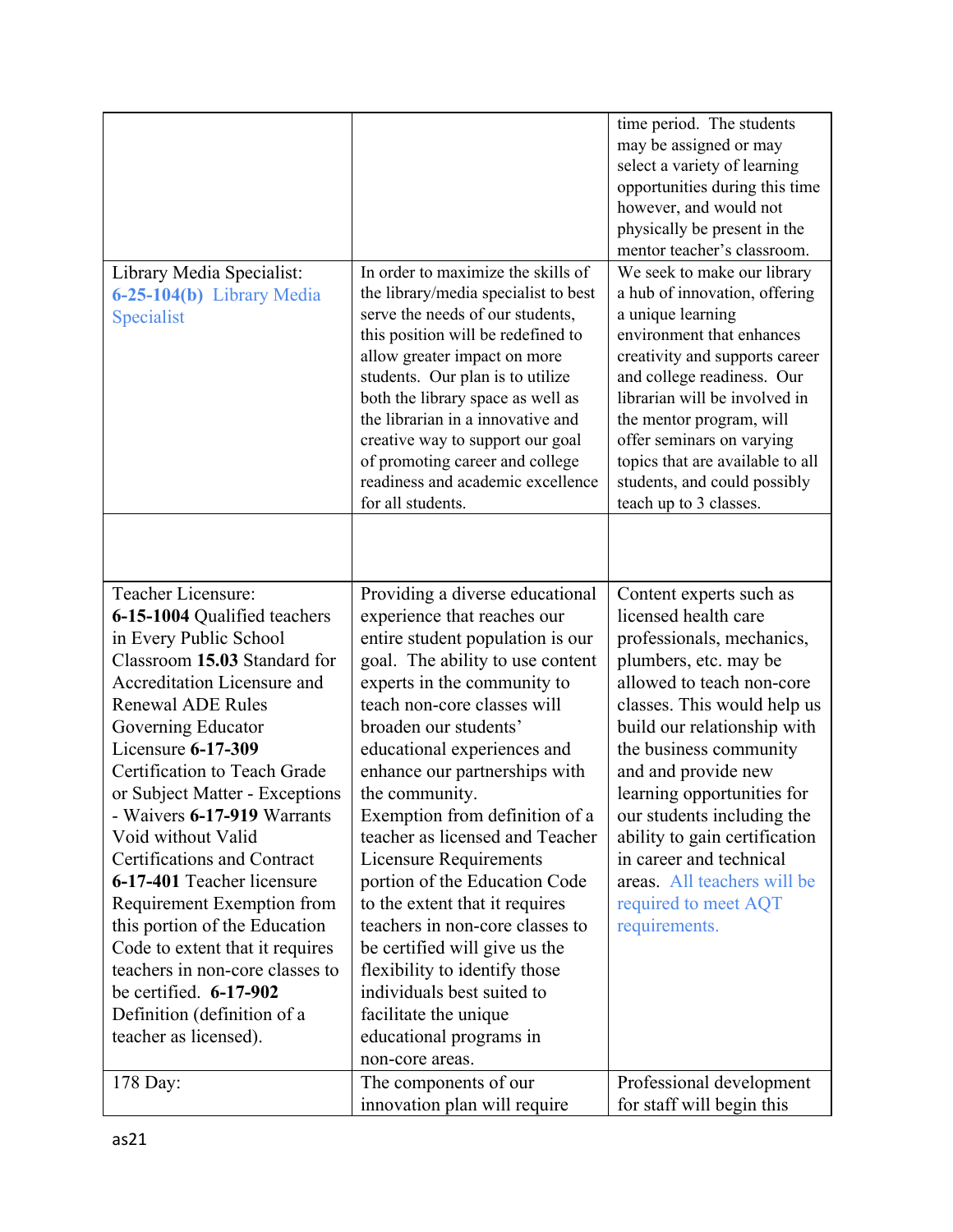| <b>Accreditation Standard</b> | critical and extensive ongoing, | spring and continue         |
|-------------------------------|---------------------------------|-----------------------------|
| 10.01.1                       | relevant professional           | through the summer. (See    |
|                               | development as well as time to  | PD Timeline for details.)   |
|                               | connect with the community to   | However, successful         |
|                               | plan extended learning          | implementation will         |
|                               | opportunities for our students. | require ongoing             |
|                               | The four PD days, one each      | professional development    |
|                               | nine weeks, will be digital     | throughout the school year  |
|                               | instructional days for our      | as well. One day per nine   |
|                               | students. Each student will     | weeks will be designated    |
|                               | have access to assignments and  | as a professional           |
|                               | resources prior to the PD day,  | development day to allow    |
|                               | either digitally or via paper   | time for extended trainings |
|                               | copies based on home internet   | for the staff, reducing the |
|                               | availability. Student           | number of student           |
|                               | expectations for work           | instructional days on       |
|                               | completion on these days will   | campus to 174. Areas of     |
|                               | be the same as any other        | necessary professional      |
|                               | instructional day.              | development include         |
|                               |                                 | mentoring, blended          |
|                               |                                 | learning, and competency    |
|                               |                                 | based assessments. Based    |
|                               |                                 | on reflection and           |
|                               |                                 | evaluation of the           |
|                               |                                 | programs, additional        |
|                               |                                 | professional development    |
|                               |                                 | topics will be presented    |
|                               |                                 | during non-instructional    |
|                               |                                 | days. At least one of these |
|                               |                                 | days will be used to extend |
|                               |                                 | the learning opportunities  |
|                               |                                 | outside our school walls to |
|                               |                                 | provide shared              |
|                               |                                 | professional development    |
|                               |                                 | with parents and/or         |
|                               |                                 | community partners.         |

## Section 9: Council of Innovation

The Council of Innovation is composed of teachers, classified employees, the building principal or designee, parents, community members, students and minority membership in schools with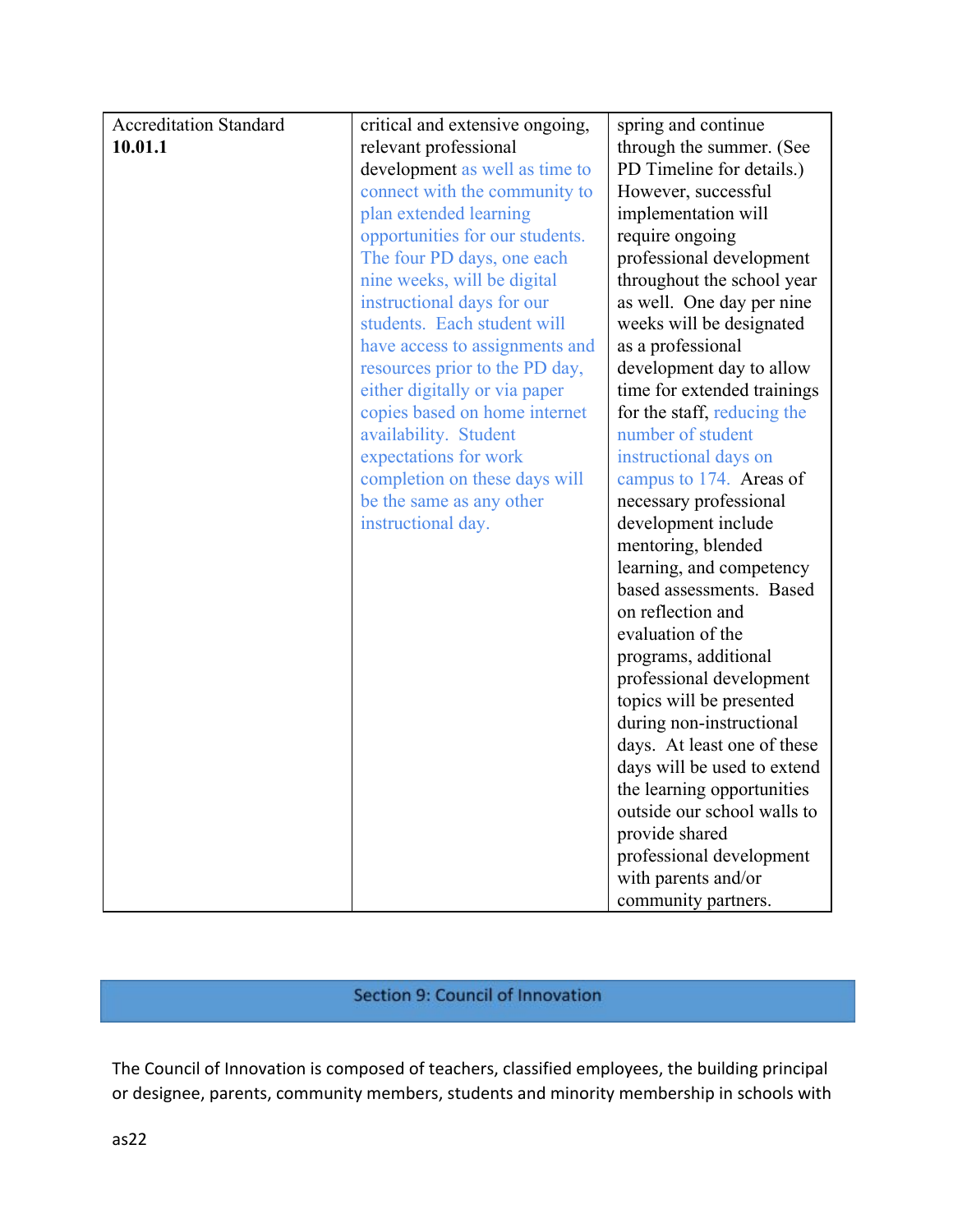at least a 10% minority student population. The council shall generate innovative ideas and proposals of its own and from other stakeholders to determine the content of the plan that will be voted on by the school employees.

#### **Council of Innovation**

Minority populations that comprise over 10% of school population (List all minorities that are over

10%)\_\_\_\_\_\_\_\_None\_\_\_\_\_\_\_\_\_\_\_\_\_\_\_\_\_\_\_\_\_\_\_\_\_\_\_\_\_\_\_\_\_\_\_\_\_\_\_\_\_\_\_\_\_\_\_\_\_\_\_\_\_\_\_\_\_\_

| Name of council<br>member | Representative<br>group              | Minority  | <b>Council Position</b> | Date elected |
|---------------------------|--------------------------------------|-----------|-------------------------|--------------|
| <b>Tim Baysinger</b>      | Administrator                        | <b>No</b> | Chairman                | 12/15/2017   |
| Jame Ray                  | Director ALE,<br><b>NCCC</b>         | <b>No</b> | Member                  | 12/15/2017   |
| <b>Bill Jackson</b>       | <b>School Board</b><br>Member        | <b>No</b> | Member                  | 12/15/2017   |
| <b>Kenny Phillips</b>     | Administrator                        | <b>No</b> | Member                  | 12/15/2017   |
| Lisa Cox                  | Counselor                            | <b>No</b> | Member                  | 12/15/2017   |
| Hannah Baker              | Student                              | <b>No</b> | Member                  | 12/7/2017    |
| GleeAnna<br>Housley       | Student                              | <b>No</b> | Member                  | 12/7/2017    |
| Melissa Smyth             | Parent                               | No        | Member                  | 12/8/2017    |
| Stephana<br>Hubbard       | Parent                               | No        | Member                  | 12/8/2017    |
| Jaden Dearing             | Teacher                              | <b>No</b> | Member                  | 12/15/2017   |
| Sandra<br>Smithson        | Teacher                              | <b>No</b> | Secretary               | 12/15/2017   |
| Brandi Housley            | Teacher                              | <b>No</b> | Member                  | 12/15/2017   |
| Laura Busbee              | <b>Classified Staff</b>              | <b>No</b> | Member                  | 12/15/2017   |
| <b>Brenda Smith</b>       | <b>Classified Staff</b>              | <b>No</b> | Member                  | 12/15/2017   |
| Danny Horton              | Community-<br><b>Business Leader</b> | <b>No</b> | Member                  | 12/8/2017    |
| <b>Russell Horton</b>     | Community-<br><b>Business Leader</b> | <b>No</b> | Member                  | 12/8/2017    |

(Minority representation on council is required for each 10% minority)

## Section 10: Shared Leadership

#### **Shared Leadership**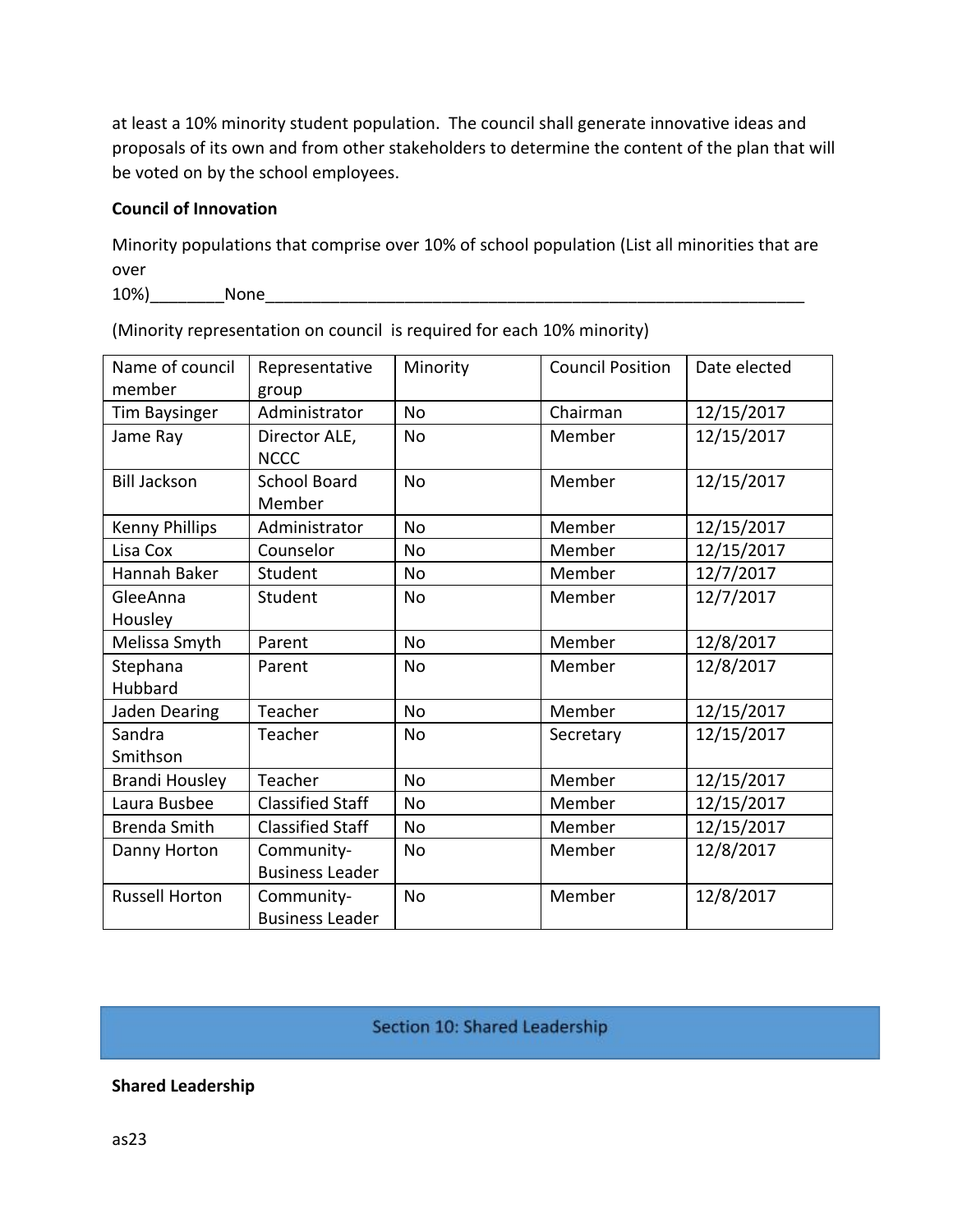Complete the following chart to document collaborative opportunities for shared leadership with all stakeholders including staff, parents, and community members about the School of Innovation.

Include all meetings pertaining to the School of Innovation. Include meetings that occurred before Council of Innovation was formed. Include Council of Innovation meetings.

| <b>Meeting</b><br>date | <b>Meeting</b><br>Purpose                                                      | <b>Focus</b><br>Audience                    | Number of<br><b>Attendant</b><br>S | <b>Meeting Outcome/Planned</b><br>next steps                                                                                                                                         |
|------------------------|--------------------------------------------------------------------------------|---------------------------------------------|------------------------------------|--------------------------------------------------------------------------------------------------------------------------------------------------------------------------------------|
| Sept. 26 &<br>27, 2017 | <b>SOI Summit</b><br>to explore<br>innovation<br>process.                      | Leadership<br>Team                          | $\overline{3}$                     | Decision to pursue SOI, plan to<br>visit Pangburn High School as<br>soon as possible.                                                                                                |
| Oct. 2, 2017           | Instructional<br>Leadership<br>Team visit<br>to Pangburn<br><b>High School</b> | Leadership<br>Team                          | 5                                  | Positive visit, decide to attend<br>application meeting for more<br>information about process                                                                                        |
| Oct. 11,<br>2017       | SOI<br>Application<br>Meeting at<br>Arch Ford                                  | Leadership<br>Team                          | 5                                  | Learned about application<br>process, next steps will be<br>discussing SOI with faculty for<br>input                                                                                 |
| Oct. 25,<br>2017       | Team<br>Meetings/<br>Whole<br>Group                                            | Faculty                                     | 31                                 | Completed chart of school<br>positive/negative components<br>in each group, then came<br>together as a faculty to share<br>and reflect. Next steps: more<br>discussion and research. |
| Nov. 14,<br>2017       | Visit to<br>Southside-<br><b>Batesville</b>                                    | Administration<br>and<br>Leadership<br>Team | 5                                  | Gathered information about<br>the charter school, impressed<br>with future story and personal<br>competencies of students.                                                           |
| Nov. 16,<br>2017       | <b>SOI Next</b><br>Steps at<br>Arch Ford                                       | Leadership<br>Team                          | $\overline{3}$                     | Gathered more information to<br>share with faculty                                                                                                                                   |
| Nov. 29,<br>2017       | Team<br><b>Meetings</b>                                                        | Faculty                                     | 28                                 | Share information and discuss<br>possibility of pursuing SOI, next<br>steps will be more visits for<br>faculty                                                                       |
| Dec. 4,<br>2017        | Visit to<br>Pangburn<br><b>High School</b>                                     | Administration<br>, Faculty                 | $\overline{4}$                     | Positive visit, schedule visit to<br>Pangburn by superintendent.                                                                                                                     |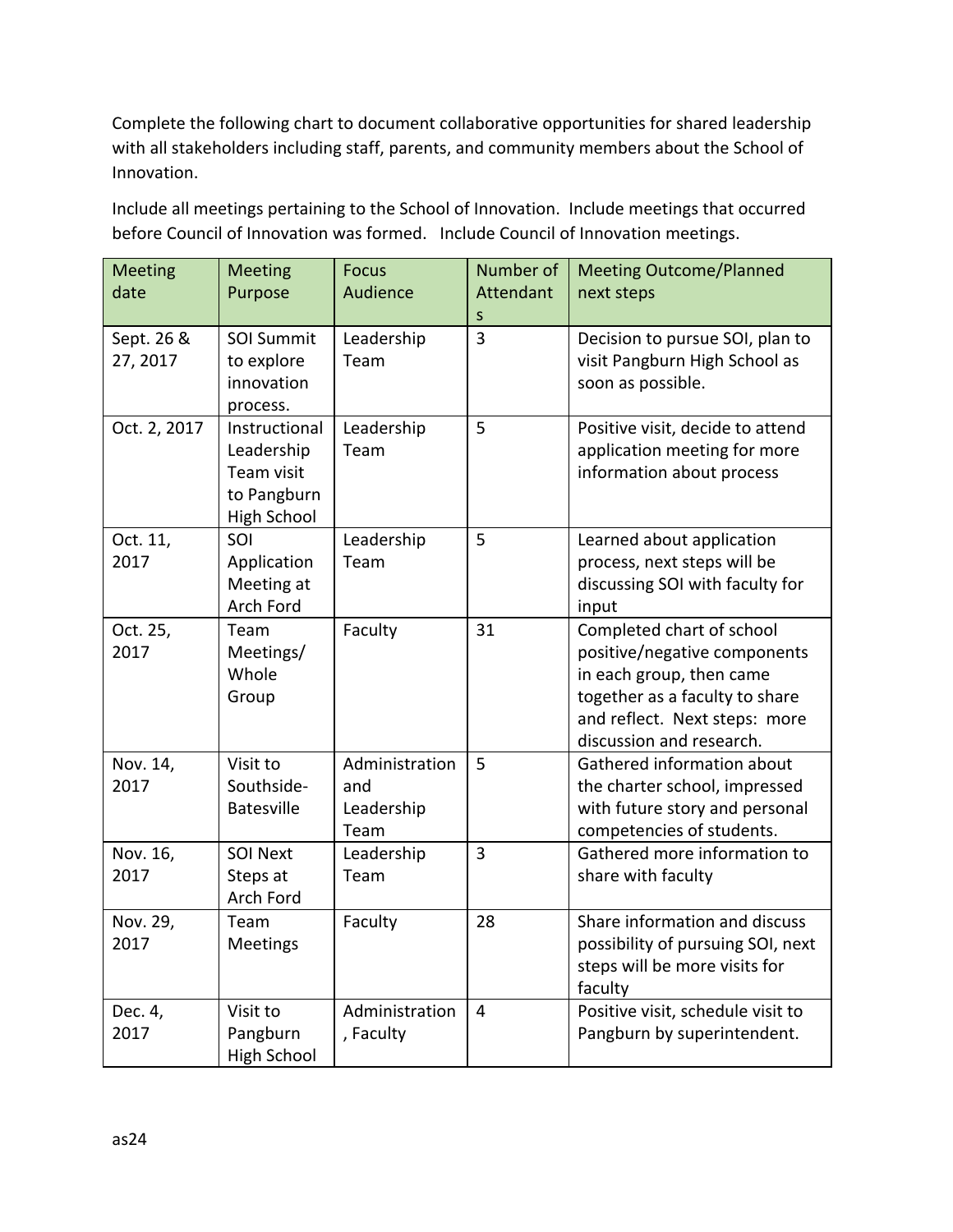| Dec. 6, 2017     | Visit to<br>Pangburn<br><b>High School</b>                            | Administration                                                             | $\overline{2}$ | Superintendent agrees to move<br>forward with SOI, next step is<br>to discuss, set goals of SOI                                                                                          |
|------------------|-----------------------------------------------------------------------|----------------------------------------------------------------------------|----------------|------------------------------------------------------------------------------------------------------------------------------------------------------------------------------------------|
| Dec 7, 2017      | Principal<br>Council of<br><b>Students</b><br>Meeting                 | Principal, 2<br>students per<br>grade 7-12                                 | 13             | Student input on pursuing SOI is<br>positive. Monthly meetings of<br>this council are planned,<br>student representatives for<br>Innovation Council are selected.                        |
| Dec. 8, 2017     | SOI Goal<br>Setting<br>Meeting at<br><b>OUR</b>                       | Leadership<br>Team                                                         | $\overline{4}$ | Received information about<br>goal setting, next step is to set<br>goals.                                                                                                                |
| Dec. 13,<br>2017 | Team<br><b>Meetings</b>                                               | Faculty                                                                    | 32             | Revisit positive/negative chart<br>from October meeting and<br>discuss goals, next step is to set<br>goals as a faculty                                                                  |
| Dec. 15,<br>2017 | Faculty<br>Meeting to<br>discuss SOI<br>goals                         | Faculty                                                                    | 29             | Discuss goals for SOI and elect<br>faculty representatives to<br>Council of Innovation. Next<br>step is to discuss goals with<br>Council of Innovation.                                  |
| Dec. 18,<br>2017 | Present SOI<br>plans to<br>Searcy<br>County<br>School<br><b>Board</b> | Leadership<br>Team, School<br><b>Board</b><br>members,<br><b>Attendees</b> | 14             | Response from School Board<br>was positive, update the board<br>during the January meeting.                                                                                              |
| Dec. 19,<br>2017 | Faculty<br>Meeting to<br>update SOI<br>application<br>process.        | Faculty                                                                    | 30             | Updated the faculty on the<br>application process, next<br>faculty meeting will after<br>Christmas break.                                                                                |
| Dec. 19,<br>2017 | Council of<br>Innovation<br>meets                                     | Council<br>members                                                         | 11             | Discussed revisions to mission<br>and vision to reflect our goals,<br>discussed goals for the high<br>school innovation. Scheduled<br>next month's meeting to<br>continue conversations. |
| Jan. 9, 2018     | Visit to<br>Pangburn<br>High School                                   | Faculty<br>members                                                         | 6              | Faculty from varying disciplines<br>visit with counterparts at<br>Pangburn High School. More<br>visits are planned for different<br>teachers for more<br>collaboration.                  |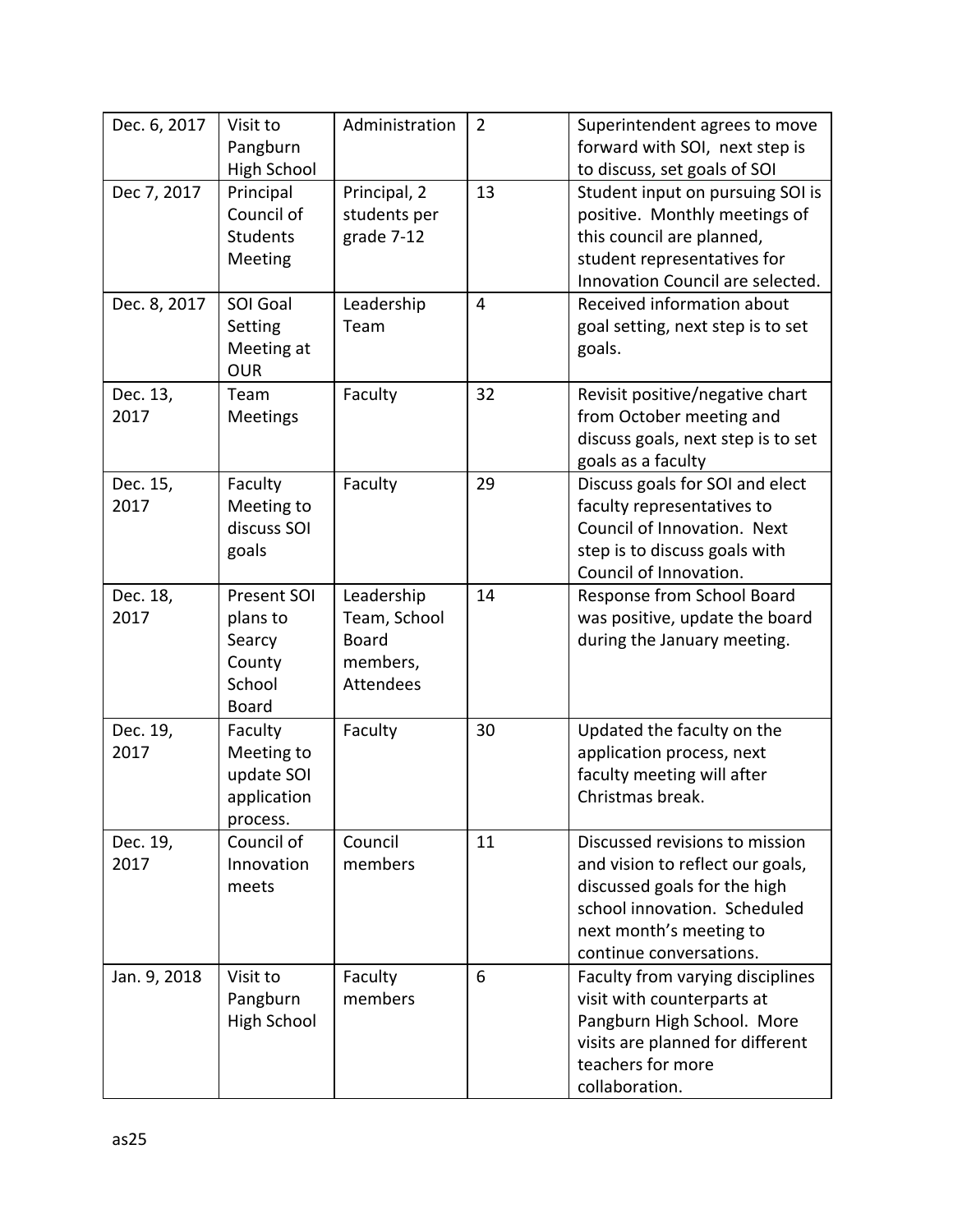| Jan. 10,<br>2018 | Faculty<br>meeting on<br>SOI process                                        | Faculty<br>members | 33             | Updates on SOI process,<br>question and discussion<br>session. Scheduled next<br>month's meeting.                                                                                              |
|------------------|-----------------------------------------------------------------------------|--------------------|----------------|------------------------------------------------------------------------------------------------------------------------------------------------------------------------------------------------|
| Jan. 12,<br>2018 | Waiver and<br>Application<br>Assistance<br><b>Meeting</b>                   | Leadership<br>Team | $\overline{2}$ | Discussed waivers and the<br>completed Theory of Action<br>Worksheet. Next step is to<br>finalize the application.                                                                             |
| Jan. 23,<br>2018 | Update on<br>application<br>process,<br>share<br>feedback on<br>application | Leadership<br>Team | 5              | Update on application process,<br>shared feedback on application<br>and looked at changes to<br>application. Next step is to<br>share information during team<br>meetings and meeting to vote. |
| Jan. 24,<br>2018 | Team<br><b>Meetings</b>                                                     | Faculty            | 32             | Share information about<br>changes to application, next<br>steps is to vote.                                                                                                                   |
| Jan. 25,<br>2018 | Faculty/Staff<br>Meeting to<br>vote                                         | Faculty/Staff      | 52             | Final count: 53 for, 7 against,<br>88% for.                                                                                                                                                    |
| Jan. 31,<br>2018 | Council of<br>Innovation<br>meets                                           | Council<br>members | 8              | Discussed vote and steps<br>forward to begin<br>implementation                                                                                                                                 |

**Section 11: Election Results** 

## **School Name: Marshall High School**

## **Election Result**

Faculty and staff of the school must vote on the innovation plan presented by the Council of Innovation. Sixty percent of the school employees must vote in favor for the application to be submitted to the ADE. Provide the election result below:

| Number of Licensed and Classified Staff | 60 |
|-----------------------------------------|----|
| Number of Staff who voted               | 60 |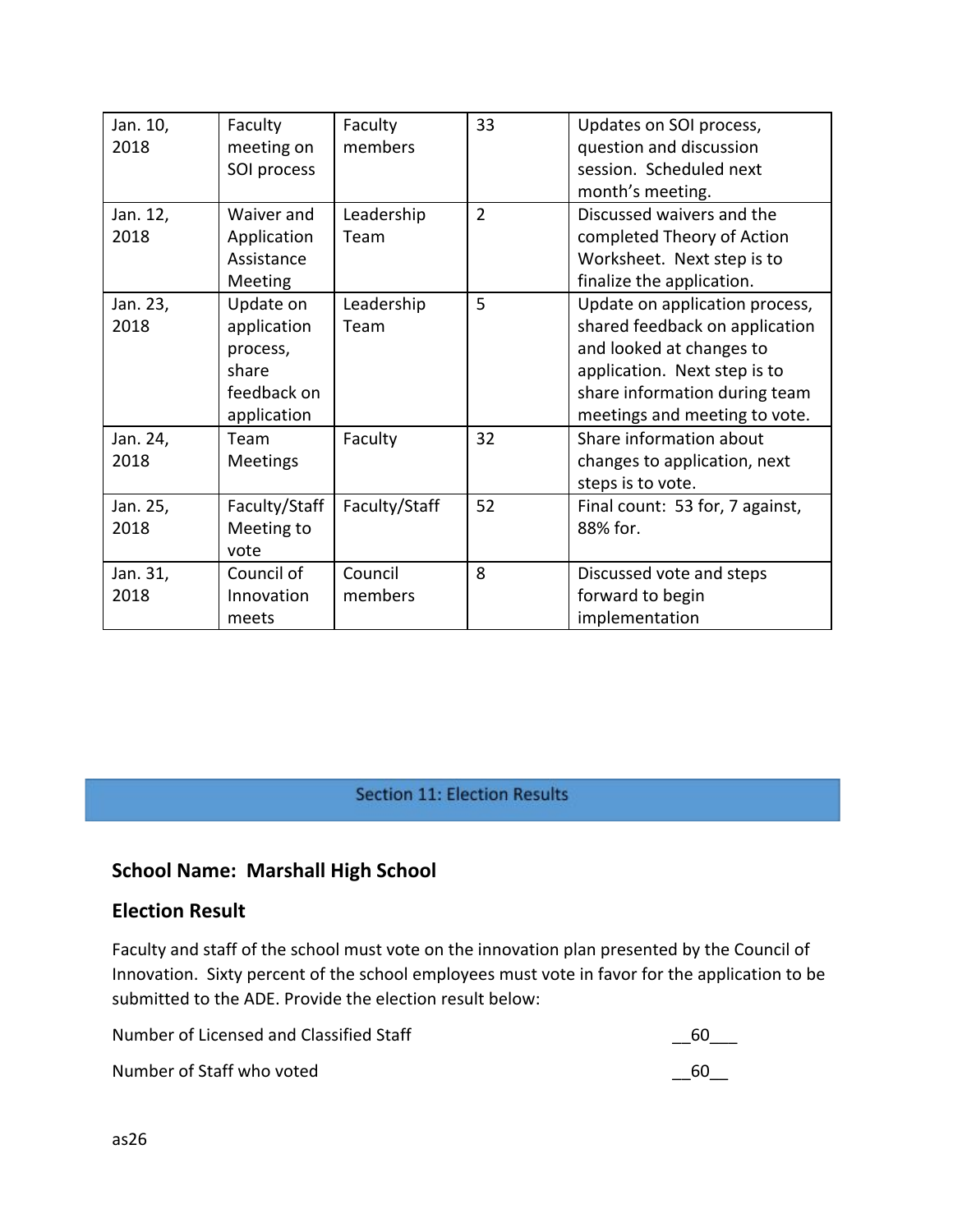| Number of Staff who voted for the Proposed Plan                        | 53  |
|------------------------------------------------------------------------|-----|
| Number of Staff who voted against the proposed plan                    |     |
| Percentage of staff voting in favor of the proposed plan of innovation | 88% |

#### Section 12: Professional Development Scope

## **School Name: Marshall High School**

## **Professional Development Plan**

The purpose of the proposed professional development planning is to ensure staff have the capacity for the changes proposed by the innovation plan.

Complete the following chart that **details** the professional development plan.

| Date        | Audience for PD | Purpose of PD                                                                      | Alignment to<br>innovation<br>plan/goals                                                                                                                                 |
|-------------|-----------------|------------------------------------------------------------------------------------|--------------------------------------------------------------------------------------------------------------------------------------------------------------------------|
| Spring 2018 | Leadership Team | Begin Book Study:<br>Blended: Using<br>Disruptive Innovation<br>to Improve Schools | Goal 1: Blended<br>Learning, Flexible<br>Schedule.                                                                                                                       |
| Spring 2018 | Faculty         | Overview of mentor<br>process                                                      | Goal 1: Mentors as<br>an advocate for<br>each student's<br>success. Goal 2:<br>Mentors guide<br>development of<br>future story,<br>facilitate<br>educational<br>choices. |
| Spring 2018 | Faculty         | Digital Platform<br>Overview/Team<br>Digital                                       | Goal 1: Begin<br>investigating<br>various learning                                                                                                                       |

Professional Development Plan —Implementation of SOI plan during Building Phase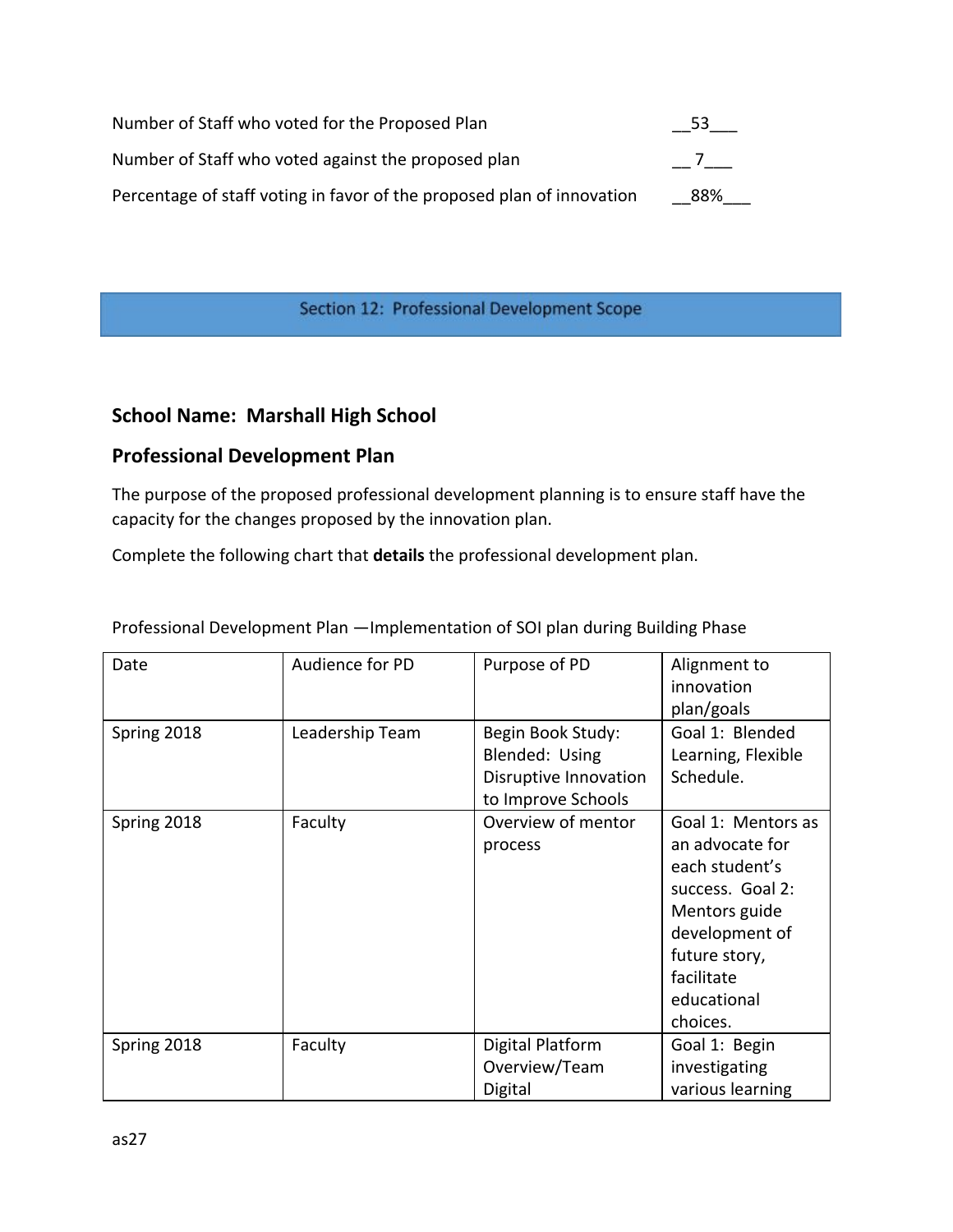|             |                                                                |                                                                                                                                                                                                                                                  | management                                                                                                                                                                                                              |
|-------------|----------------------------------------------------------------|--------------------------------------------------------------------------------------------------------------------------------------------------------------------------------------------------------------------------------------------------|-------------------------------------------------------------------------------------------------------------------------------------------------------------------------------------------------------------------------|
|             |                                                                |                                                                                                                                                                                                                                                  | systems.                                                                                                                                                                                                                |
| Summer 2018 | Leadership Team                                                | <b>PLC Training</b>                                                                                                                                                                                                                              | Goal 1 & 2: The                                                                                                                                                                                                         |
|             |                                                                |                                                                                                                                                                                                                                                  | Leadership Team                                                                                                                                                                                                         |
|             |                                                                |                                                                                                                                                                                                                                                  | will receive training                                                                                                                                                                                                   |
|             |                                                                |                                                                                                                                                                                                                                                  | on Professional                                                                                                                                                                                                         |
|             |                                                                |                                                                                                                                                                                                                                                  | Learning                                                                                                                                                                                                                |
|             |                                                                |                                                                                                                                                                                                                                                  | Communities.                                                                                                                                                                                                            |
| Summer 2018 | Faculty                                                        | <b>Mentor Training for</b><br>all faculty                                                                                                                                                                                                        | Goal 1: Mentors as<br>an advocate for<br>each student's<br>success. Goal 2:<br>Mentors guide<br>development of<br>future story,<br>facilitate<br>educational                                                            |
|             |                                                                |                                                                                                                                                                                                                                                  | choices.                                                                                                                                                                                                                |
| Summer 2018 | Faculty                                                        | Curriculum: Emphasis<br>on essential skills,<br>alignment to<br>instruction and<br>assessment,<br>transitioning<br>curriculum to digital<br>platform, and<br>competency based<br>assessments. This<br>training will occur<br>over multiple days. | Goal 1: Use of<br>blended curriculum<br>and competency<br>based assessments.                                                                                                                                            |
| Summer 2018 | Mentors for 9th and<br>10th grade students                     | Training on Peak<br>Performance U.                                                                                                                                                                                                               | Goal 2: Personal<br>Competency<br>Training. Peak<br>Performance U will<br>be a required<br>credit for 9th and<br>10th grade<br>students and will<br>be taught during<br>the mentor time in<br>the flexible<br>schedule. |
| Summer 2018 | <b>Business &amp; community</b><br>leaders, Leadership<br>team | Partnership building<br>with business and<br>community leaders.                                                                                                                                                                                  | Goal 2: Create a<br>network of<br>business and                                                                                                                                                                          |